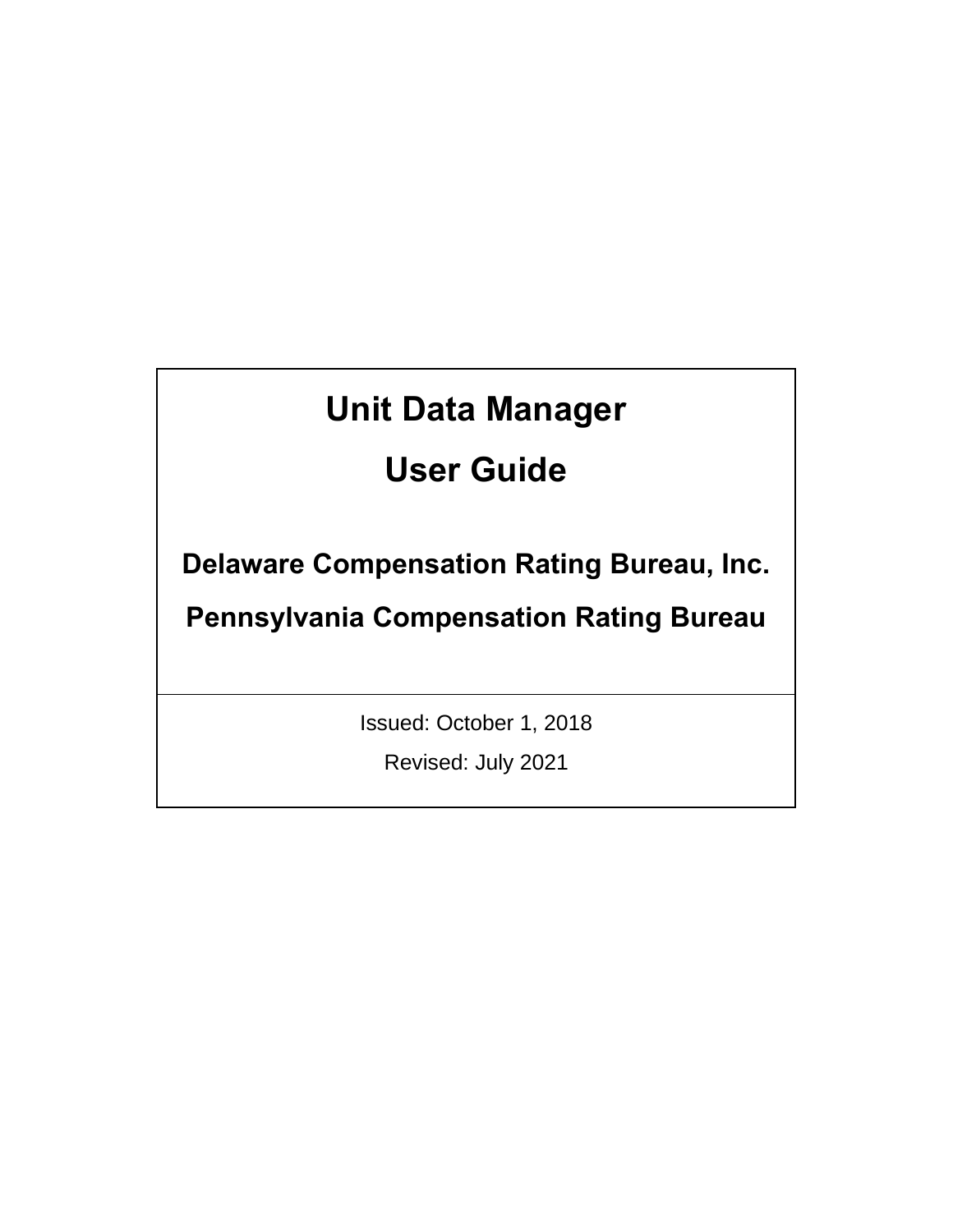# **TABLE OF CONTENTS**

- A. Introduction
- B. System Requirements
- C. Privacy and Security Statement
- D. Accessing Unit Data Manager
- E. Navigating Unit Data Manager
- F. Searching for Units and Transactions
- G. Viewing USR Details
- H. Validating Unit
- I. Submitting Unit
- J. USR Criticism Report
- K. Creating A New USR
- L. Editing USR
- M. Importing USR
- N. Submitting USR File
- O. Reports
- P. Help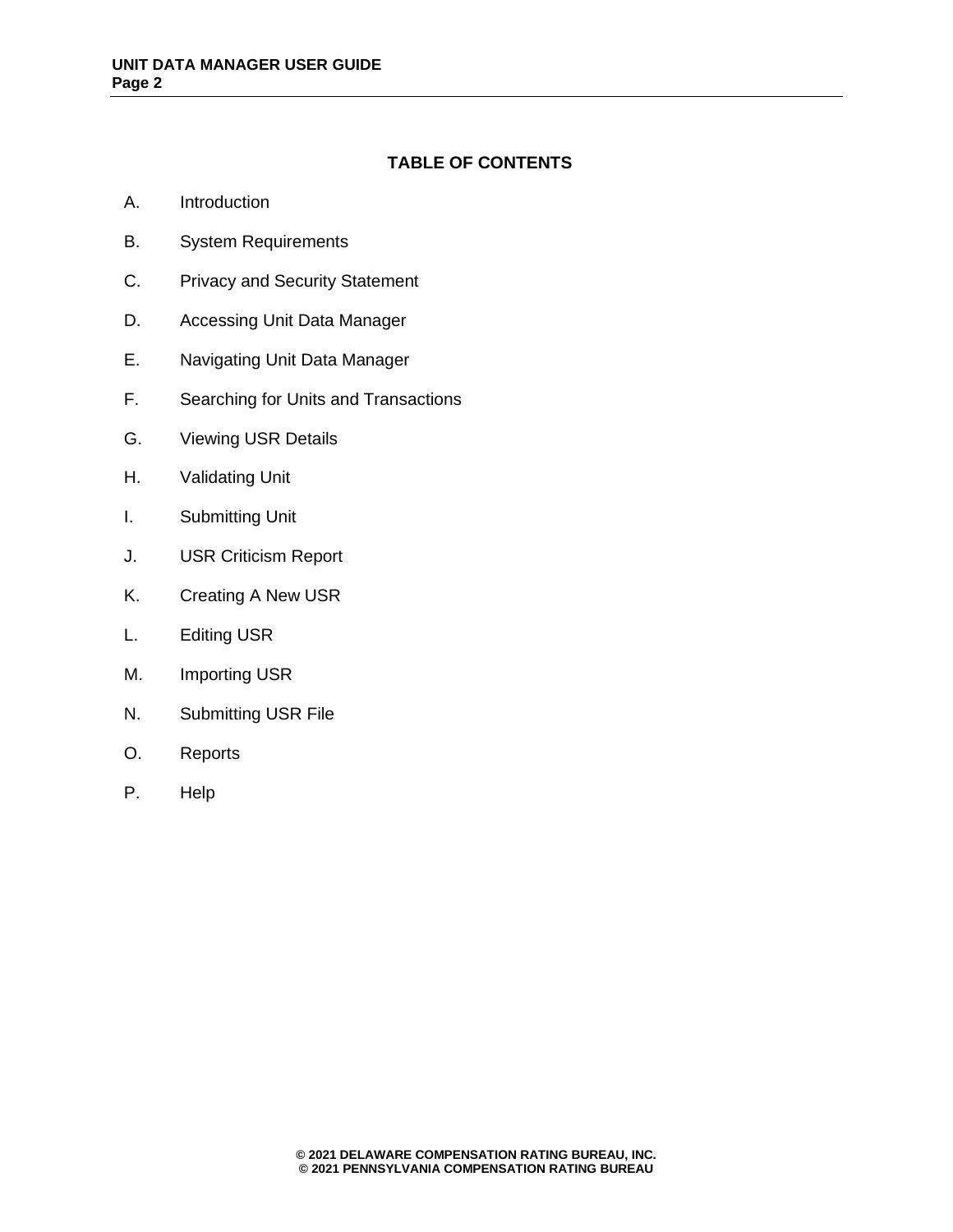## **A. INTRODUCTION**

Welcome to the Unit Data Manager (UDM) web application! UDM provides the ability to upload, create, validate, edit and submit Unit Statistical Report (USR) data. UDM also allows users to view, print or download errors.

The application does not allow changes to be made to a submitted or processed USR directly. Changes must be made by creating and submitting USR corrections or subsequent reports. The general procedure for creating or correcting USRs is as follows:

- 1. Create UDM unit transactions that generate new USRs or correct identified errors.
- 2. Validate USRs to identify errors.
- 3. Submit validated USRs for processing. USRs are submitted in a data file called a Submission file (WCSTAT file).
- 4. Check the status of the USRs to determine if errors occurred during submission.

By taking some time to review the first few pages of this user guide, the user should be able to quickly learn how to use this powerful online tool. UDM was designed to be user-friendly and easy-to-use, but if problems occur, reference this guide for help.

## **B. SYSTEM REQUIREMENTS**

Users of the Unit Data Manager must have access to the internet.

## **C. PRIVACY AND SECURITY STATEMENT**

Carriers may view the DCRB/PCRB *Privacy and Security Statement* within the application. The login screen for the **Application Login** contains a **Privacy** link that will provide access to the *Privacy and Security Statement*.

## **D. ACCESSING UNIT DATA MANAGER**

The Unit Data Manager is located within the Application Login area of the DCRB/PCRB website. The Application Login provides access to all of the secured applications and data on the DCRB/PCRB website.

The direct website for the Application Login is: [https://www.pcrbdata.com/ul.](https://www.pcrbdata.com/ul) The Application Login can also be accessed via a link on the DCRB/PCRB homepage, [www.pcrb.com](http://www.pcrb.com/) or [www.dcrb.com.](http://www.dcrb.com/)

Registered carrier group users should enter their **User Name** and **Password**. The password field is case-sensitive. You must read the paragraph below these fields and click the **I Agree** button to proceed.

If you are not a registered user, click on the **First Time User** link and complete the registration form as a *Carrier Group User*.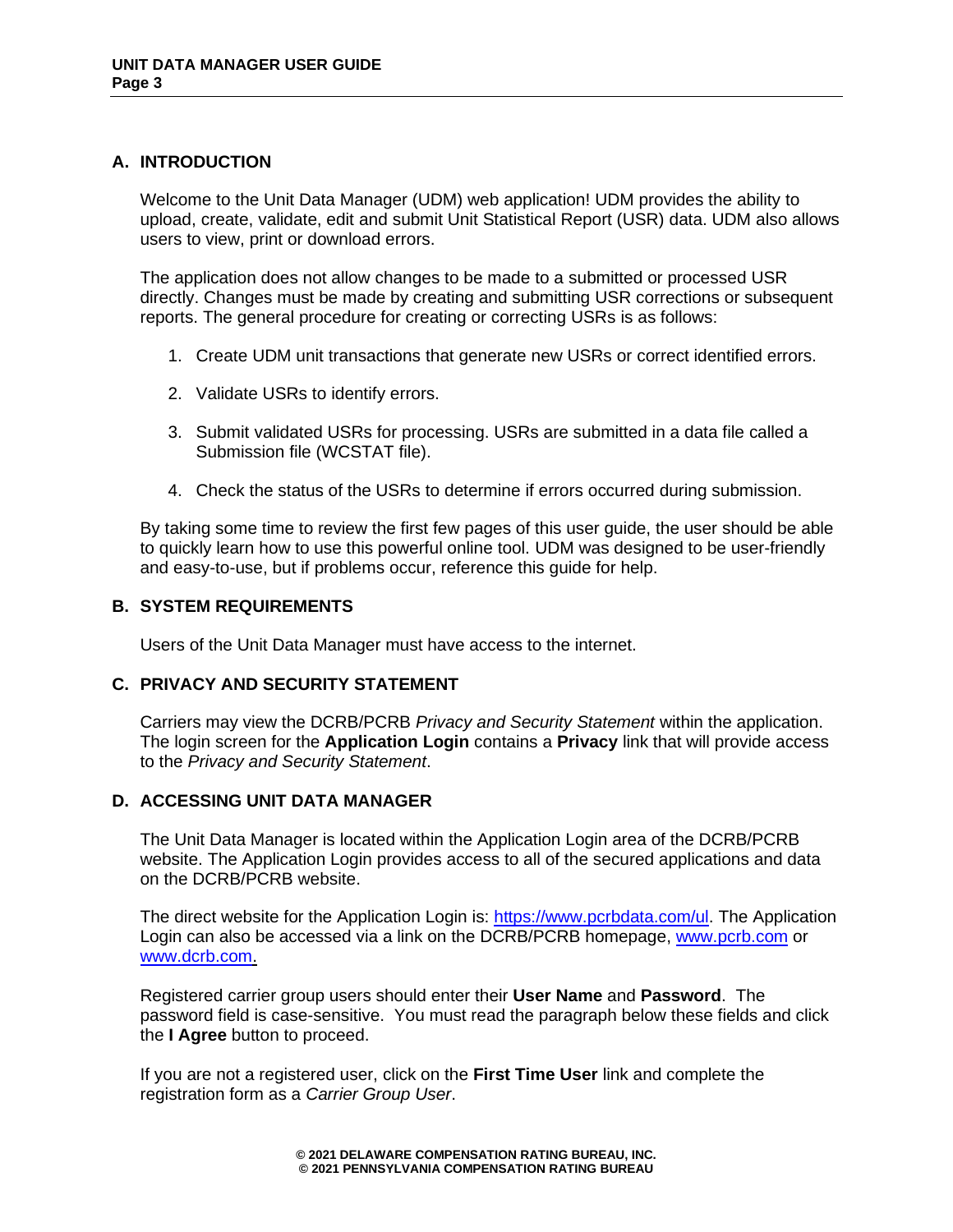Unit Data Manager is only available to registered Carrier Group Users. As a Carrier Group User, you may request access to UDM from your Carrier Group Administrator (CGA). Once signed into the Application Login, click on **Request Access** > **To Application** and select **Unit Data Manager** from the list of available applications. After requesting access, your CGA will be notified and then have the ability to approve/reject your request for access. Contact DCRB/PCRB Central Support if you experience any issues with access to the application.

There are two types of access available for UDM users: View/Edit and View Only. The Carrier Group Administrator (CGA) for your carrier group is responsible for setting up each user's access privileges.

Once successfully logged in, the user will observe the Application Manager home screen. Select **Unit Data Manager** to launch the application.

## **E. NAVIGATING UNIT DATA MANAGER**

UDM was designed with an intuitive user interface that makes it easy to create, validate and submit USRs, check the status of USRs that have been submitted and review and correct errors. This section provides an overview of the interface and explains some rules about navigating in UDM. Each of the individual navigation menus will be described in more detail later.

If the user has authorization to the Policy Data Manager (PDM), Unit Data Manager (UDM), Medical Data Manager (MDM) and Indemnity Data Manager (IDM), the user can easily toggle between these applications. Click on the application name to launch the application.

| <b>UNIT DATA MANAGER</b> | <b>MEDICAL</b> | <b>INDEMNITY</b> |  |
|--------------------------|----------------|------------------|--|
|--------------------------|----------------|------------------|--|

The first screen that appears for all users is the 'Quick Find' screen. The user can navigate back to this screen at any time by clicking the home icon as seen above.

## 1. **MAIN MENU**

UDM features a menu bar that is displayed at the top of the application window. The menu bar is visible regardless of which page is currently displayed.

The menu choices are as follows:

## **Search**

- **Units –** Retrieve any USRs that exist in UDM. Initiates a search for USRs using any of the criteria entered on the screen and USR-specific filter criteria can be defined to narrow the search. The USR details can be accessed from the search results.
- **My List –** Search for USRs last edited by the current user.
- **Today's USRs –** Shows all USRs created or edited in the past 24 hours.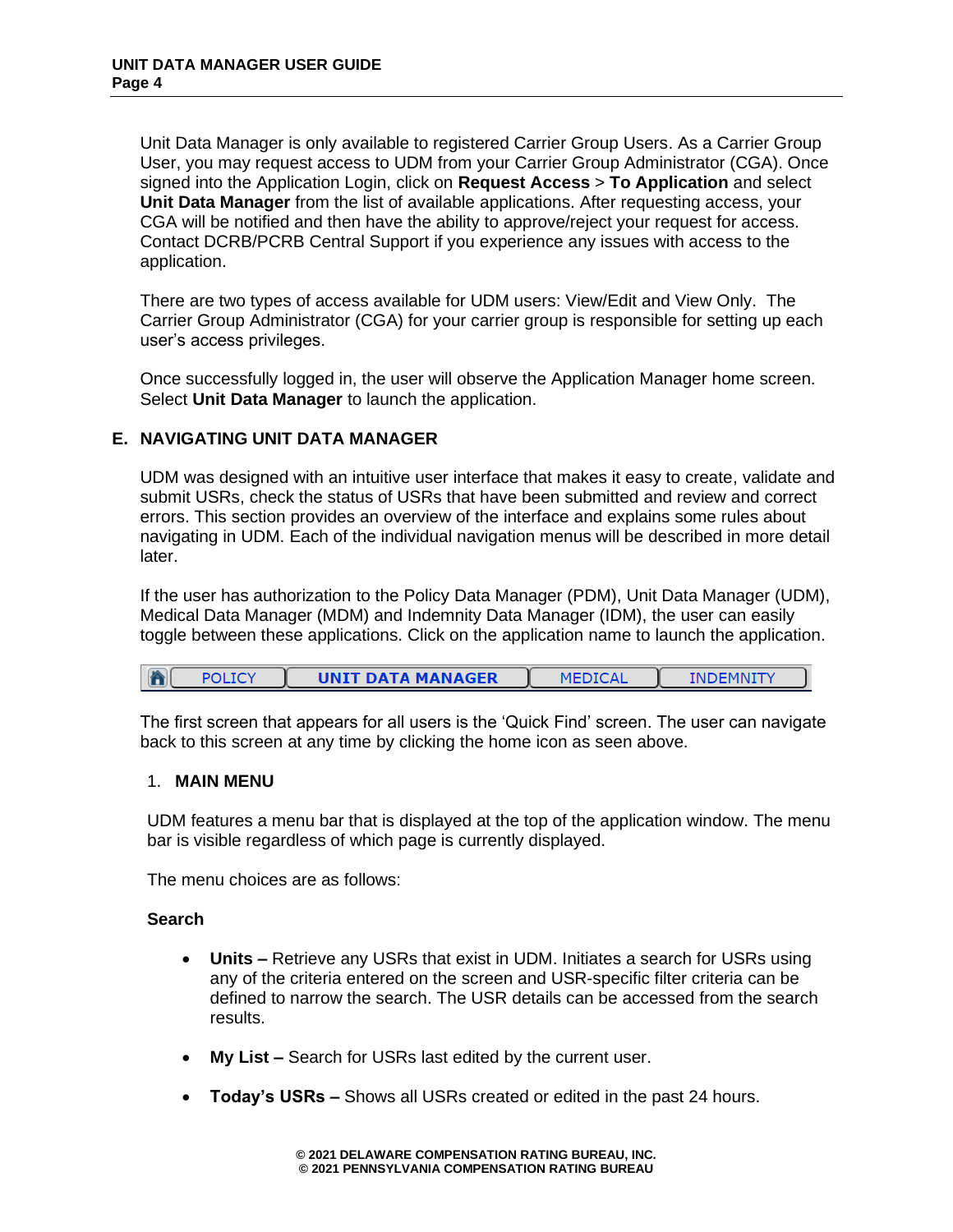• **Last Processed –** Shows all USRs that were processed in the most recent batch.

## **Create USR**

• **New Report –** Create a new USR for original, subsequent and/or correction submissions. Only those reports that are ready to be submitted (on or after the valuation date) will be created.

#### **Import**

- **Import File –** Import a WCSTAT file for viewing, validating, submitting and processing.
- **Prior Imports –** View previously imported files and the status of those files.

#### **Submit**

- **Submit File –** Allows the user to select a WCSTAT file to upload and submit for processing.
- **Submit USRs –** Allows the user to select validated USRs to submit a single or multiple USRs in a WCSTAT file for processing. The WCSTAT file is created by UDM and the file name is provided to the user.
- **Prior Submissions –** View prior WCSTAT submissions and the USRs contained within each submission. This screen will show the file status as well as the individual status of a USR within the file.

## **Reports**

- **Processing Results –** View the status of the latest USRs processed. The user can download WCSTAT or WCCRIT files and export the results to Excel.
- **Top Critical Errors –** View a listing of the top critical errors by processed date. The results can be exported to Excel.
- **WCESTAT Stats –** View a listing of all error codes and a count by error. The report can be exported to Excel.
- **Class Code Stats –** View a report that contains the number of USRs reported by class for the past six months. The report can be exported to Excel.
- **Membership –** This allows a user to view the carrier's contact information on file with the DCRB/PCRB.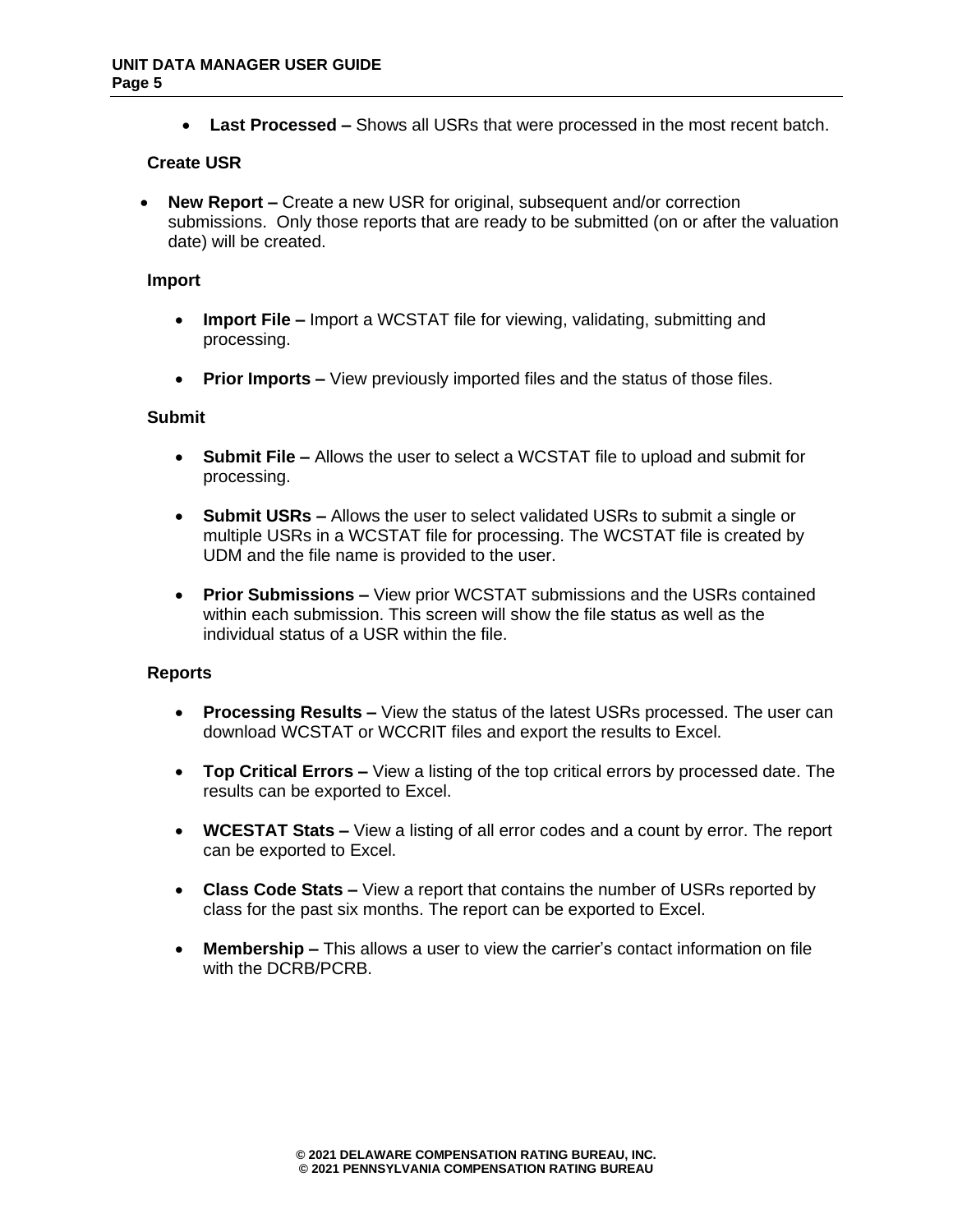#### **Help**

- **Preferences –** A user can setup their preferences for search results, email reminders and sidebar notes.
- **User Guide –** Allows access to the UDM User Guide.
- **Users FAQs –** A listing of the most frequently asked questions and answers.
- **Change History –** A chronological listing of changes to the UDM application.
- **Class Codes –** A listing of all DE/PA class codes with effective and expiration dates. The report can be exported to Excel.
- **WCESTAT Errors –** A listing of WCESTAT error codes applicable to PA and DE with the WCSTAT record type, tolerance and the error message. The report can be exported to Excel.
- **WCIO Records –** A listing of the applicable WCSTAT Record with their description and minimum record length. The report can be exported to Excel.
- **Email Support –** This selection will generate an email to DCRB/PCRB Central Support from the users email account.

## 2. **QUICK FIND**

The Quick Find page allows users to execute a quick search for USRs using file number or policy number. The user can also search for an individual USR by using the WCSTAT Link.

The Quick Find page displays the following search criteria:

- File Nbr The user can search for a USR using an existing DCRB/PCRB file number.
- Policy Nbr The user can search for a USR using an existing policy number.
- WCSTAT Link The user can search for a USR using an existing WCSTAT Link.

When the search is executed, all USR records matching the entered criteria will be returned in the results grid and the policy number is a hyperlink that will navigate the user to the details of the USR selected.

The number of rejected USRs for the carrier group will also be returned and functions as a hyperlink that will navigate the user to a listing of the rejected USRs.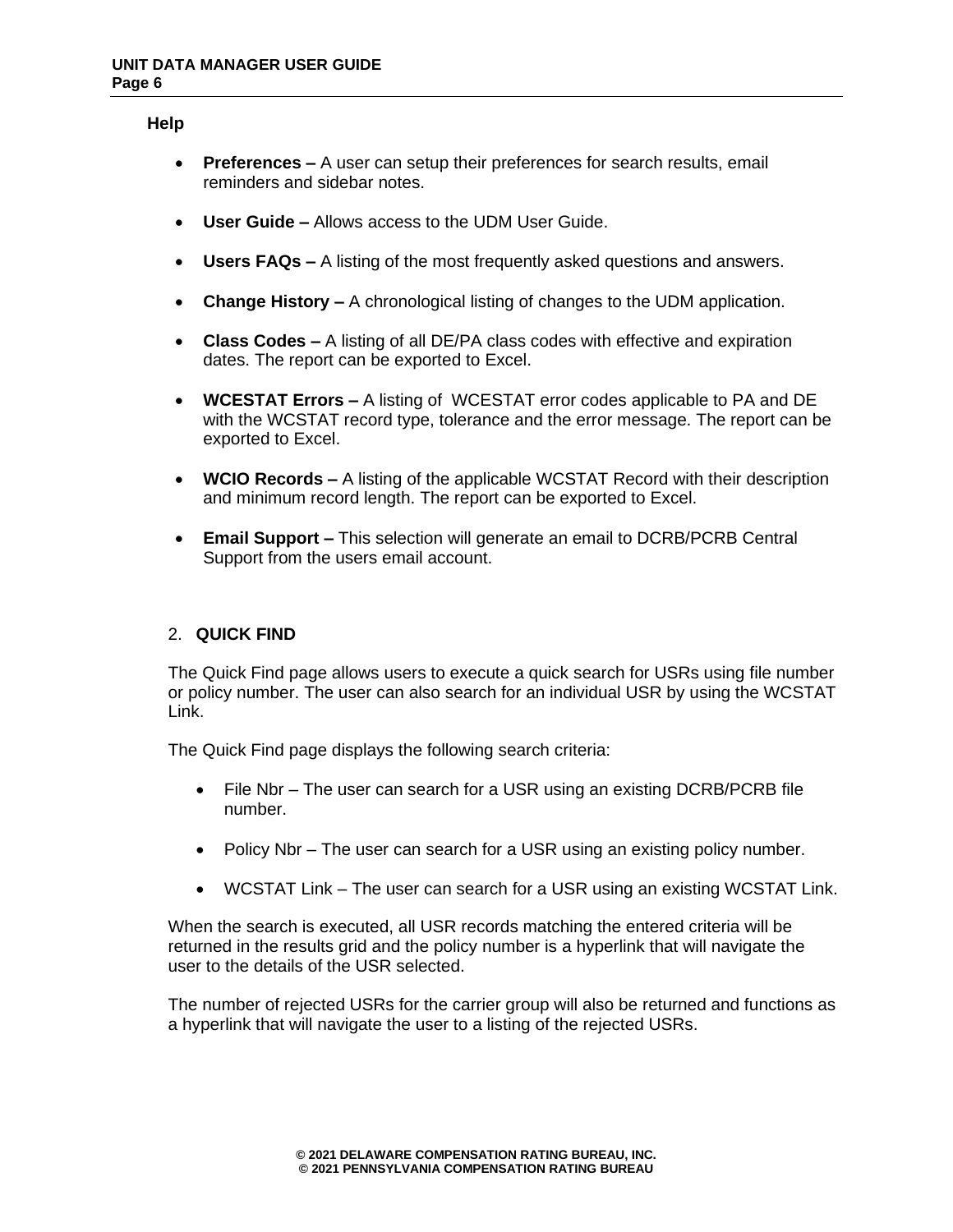|             | <b>NUNIT DATA MANAGER</b>                                   |                                          |                                        |                                                         |                |             |
|-------------|-------------------------------------------------------------|------------------------------------------|----------------------------------------|---------------------------------------------------------|----------------|-------------|
| <b>Home</b> | <b>Search</b>                                               | <b>Create USR</b>                        | <b>Import</b>                          | <b>Submit</b>                                           | <b>Reports</b> | <b>Help</b> |
|             |                                                             |                                          |                                        |                                                         |                |             |
|             |                                                             |                                          |                                        |                                                         |                |             |
|             |                                                             |                                          |                                        |                                                         |                |             |
|             |                                                             |                                          |                                        |                                                         |                |             |
|             |                                                             |                                          | <b>Quick Find</b>                      |                                                         |                |             |
| File Nbr:   | Policy Nbr:                                                 | 10UB                                     | <b>WCSTAT Link:</b>                    |                                                         | Find<br>Clear  |             |
|             |                                                             |                                          | <b>Policy History for Policy #10UB</b> |                                                         |                |             |
|             | Fep. Date<br>Fff. Date<br>Shahe<br>4/15/16<br>DE<br>4/15/17 | Cancelled<br>Carrier<br>5/15/16<br>99999 | <b>Policy Nhr</b><br><b>10UB</b>       | File Nhr<br><b>Tosured Name</b><br>33<br><b>BETHANY</b> |                |             |
|             |                                                             |                                          |                                        |                                                         |                |             |
|             |                                                             |                                          |                                        |                                                         |                |             |
|             |                                                             |                                          |                                        |                                                         |                |             |
|             |                                                             |                                          |                                        |                                                         |                |             |

If no information is found for the entered criteria, a message will display that no matching data was found for the entered search criteria.

| <b>Submit</b><br><b>Create USR</b><br>Home<br><b>Search</b><br><b>Import</b><br><b>Reports</b> | <b>Help</b> |
|------------------------------------------------------------------------------------------------|-------------|
|                                                                                                |             |
|                                                                                                |             |
|                                                                                                |             |
|                                                                                                |             |
|                                                                                                |             |
| <b>Quick Find</b>                                                                              |             |
| 33456<br><b>WCSTAT Link:</b><br>Find<br>Policy Nbr:<br>File Nbr:<br>Clear                      |             |
| Policy History for File #33456                                                                 |             |
| No matching policies found                                                                     |             |
|                                                                                                |             |

## 3. **Critical Review Counts**

Upon login, the Quick Find screen will display a listing of critical review counts for the last 90 days for the carrier group. The counts will display based on the authorized carriers associated with the logged in user. The state, carrier name, NCCI carrier number, total transactions (txns), number of critical errors and percentage of critical errors will display. The carrier name functions as a hyperlink that will navigate the user to a listing of rejected USRs for the last 90 days for that carrier.

|                                | Total |                 |          |
|--------------------------------|-------|-----------------|----------|
| <b>Carrier</b>                 | Tann  | <b>Critical</b> | Critical |
| <b>DE - CHARTER (99999)</b>    | 14    | 8               |          |
| <b>DE - FARM</b>               | 152   | 95              | 63%      |
| DE - PHO <sup>-1</sup> (77777) | 124   | 81              | 65%      |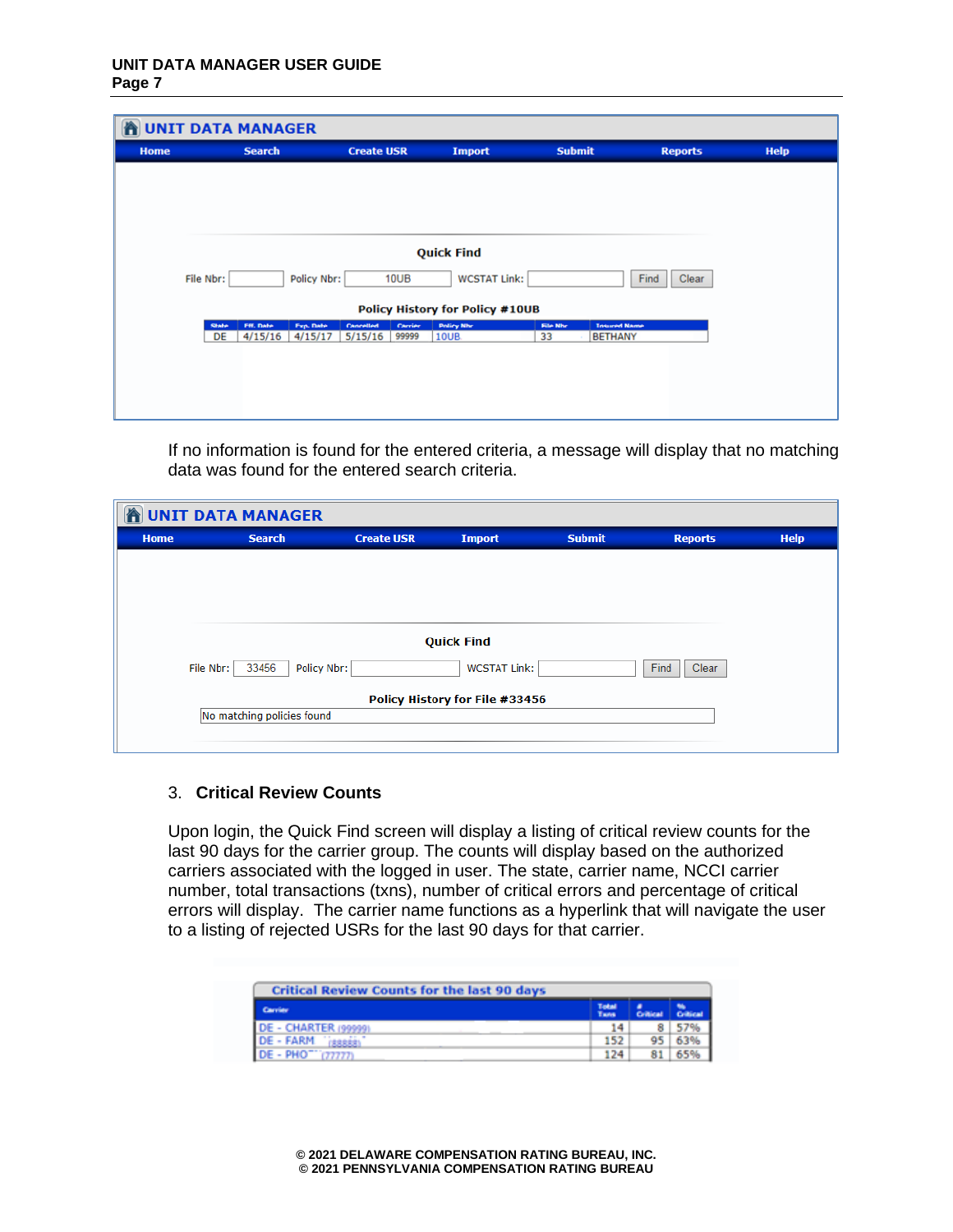## **F. SEARCHING FOR UNITS**

The Search page allows users to search for created, validated, submitted and processed USRs. USR-specific filter criteria can be defined to narrow the search. From the search results, the USR details can be accessed by selecting the view ( *magnifying glass)* icon.

## 1. **Search Criteria**

The Search page displays fields that allow specific search criteria to be selected. When the search is executed, all USR records matching the criteria will be returned in the search results.

| <b>NUNIT DATA MANAGER</b> |                            |                   |                      |                         |                |                      |                    |
|---------------------------|----------------------------|-------------------|----------------------|-------------------------|----------------|----------------------|--------------------|
| Home                      | <b>Search</b>              | <b>Create USR</b> | <b>Import</b>        | <b>Submit</b>           | <b>Reports</b> | <b>Help</b>          |                    |
| <b>SEARCH CRITERIA</b>    |                            |                   |                      |                         |                |                      |                    |
|                           | <b>Policy Identifiers</b>  |                   |                      | <b>Unit Identifiers</b> |                |                      | <b>File Search</b> |
| State:                    |                            | $\vee$            | <b>Reports Due:</b>  |                         | $\checkmark$   | <b>File Number:</b>  |                    |
| <b>Carrier:</b>           |                            | $\vee$            | <b>Level Nbr</b>     |                         | ⊻o             | <b>Insured FEIN:</b> |                    |
| <b>Policy Number:</b>     |                            |                   | <b>UDM Status:</b>   |                         | ⊡ం             | <b>Insured Name:</b> |                    |
| <b>Policy Effective:</b>  | $\overline{\mathbf{r}}$ to | $\vee$            | <b>Process Date:</b> | $\vee$ to               | $\checkmark$   | City, ST or ZIP:     |                    |
|                           |                            |                   | <b>Review:</b>       |                         | ⊻l⊜            | <b>Review Error:</b> | ⊻∣⊝                |
|                           |                            |                   | <b>UDM User:</b>     |                         | $\vee$         |                      |                    |
|                           |                            |                   | <b>WCSTAT Link:</b>  |                         |                |                      |                    |
| Show Most Recent Only     |                            |                   | Search               | Max. Results:<br>50     | Clear          |                      |                    |

Any combination of search criteria can be used together to narrow the search results. To broaden your search results perform a wildcard search by using an asterisk "\*" in the field. For example, using "\*text" will return results ending with the letters "text".

The filter criteria that can be selected are:

**State** – PA or DE can be selected. If left blank the search will look for matching criteria for both states.

**Carrier** – Select one or more carriers to use in the search.

**Policy Number** – Enter the policy number. The Policy Number must contain at least three characters.

**Policy Effective Date From and Policy Effective Date To** – Enter or select from the calendar the policy effective date range. Note: To search for a single policy effective date, the same date must be entered in both the 'from' and 'to' date fields. To search for a specific policy effective date and forward leave the 'to' date field blank.

**Reports Due** – The search returns USRs that are due to be reported or overdue. Results can be narrowed by defining additional search criteria.

**Level Number** – The search returns USRs with the specified report number. Report numbers can be excluded by using the  $\bullet$  beside the criteria.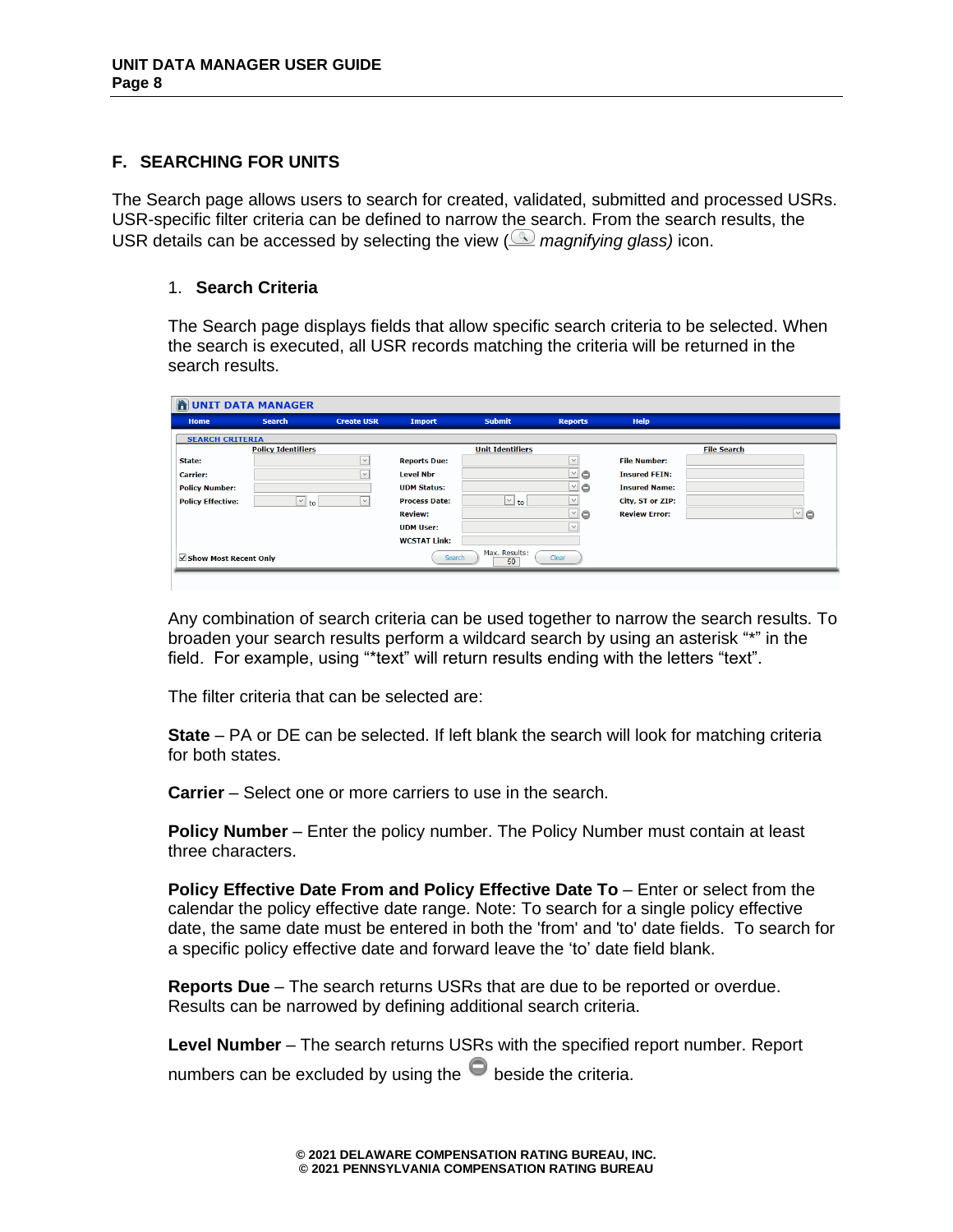**UDM Status** – The search returns USRs based on the UDM status selected or

excluded. Status types can be excluded by using the  $\bullet$  beside the criteria.

- Rejected The USR has been rejected on UDM. The USR has been rejected during processing.
- Saved The USR has been created and saved in UDM. The USR can be modified.
- Validated The USR has been validated and is ready to be submitted. UDM validates the data on all tabs. If a validated USR is modified it will return to a Saved status.
- Submitted The USR has been submitted for processing but has not been processed yet. A submitted USR cannot be modified.
- Processed The USR has been processed through UDM. A processed USR cannot be modified.

**Processed Date From and Processed Date To** – The search returns USRs that were processed within the date range specified.

Note: To search for a single processed date, the same date must be entered in both the 'from' and 'to' date fields. To search for a specific processed date and forward, leave the 'to' date field blank.

**Review** – The search returns USRs based on the Review status selected or excluded. Review types can be excluded by using the  $\bullet$  beside the criteria.

- Accepted The USR has been accepted with no errors found.
- Informational The USR has been accepted with informational errors only.
- Minor Errors The USR has been accepted with minor errors.
- Critical Errors The USR has been accepted but contains critical errors.
- Suspended (Susp.) Critical The USR failed a critical edit and has been rejected.
- Rejected The USR has been rejected during processing and will be suspended on UDM.
- Unmatched The USR is unmatched, no matching policy/USR found therefore processing could not proceed.
- Suspended (Susp.) NonCritical The USR processing status is suspended and the file has not been processed.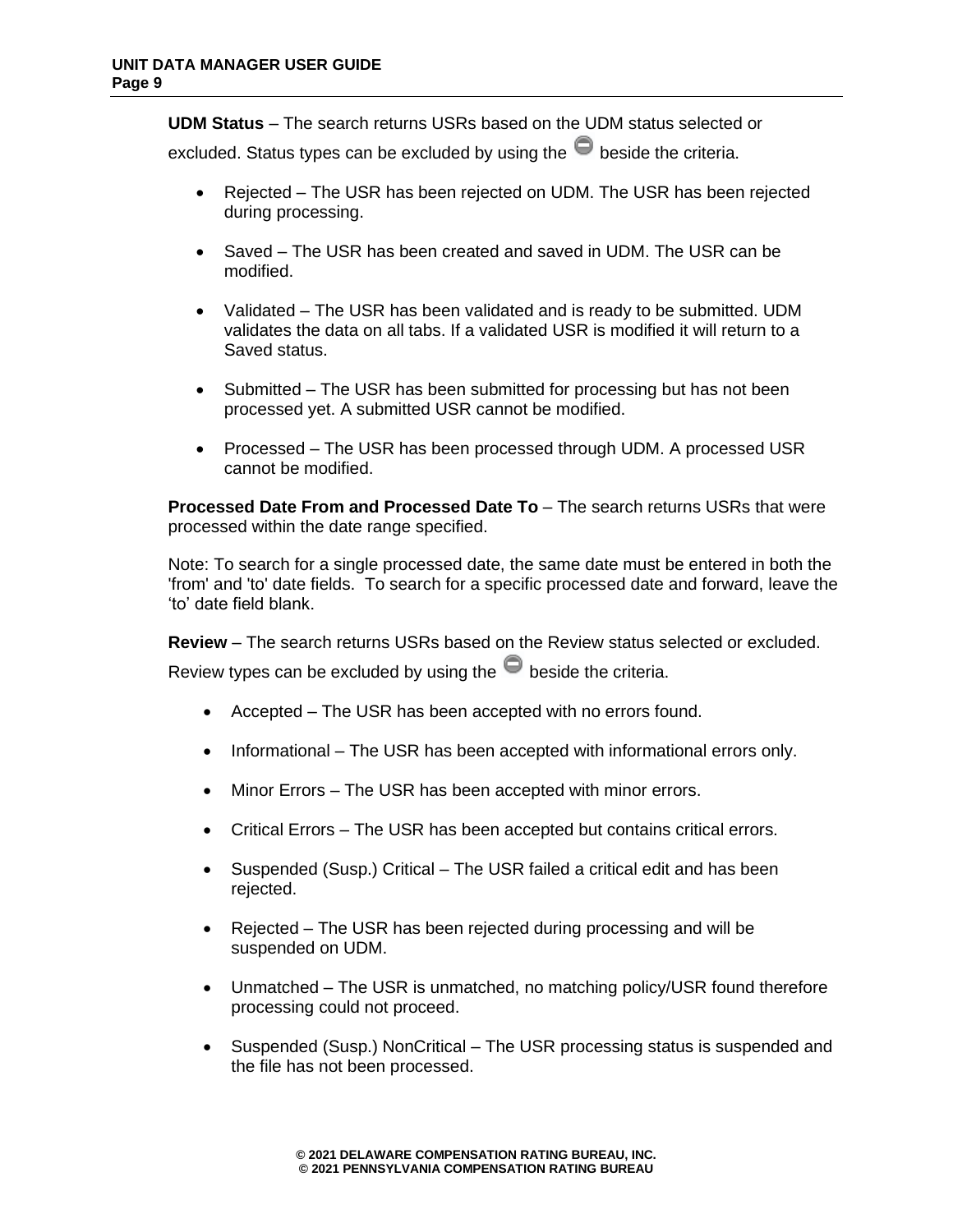**UDM User** – The search returns USRs that were created or edited by the selected user or users.

**WCSTAT Link** – The search returns USRs that match the unique DCRB/PCRB assigned identifier.

**File Number** – The search returns USRs where the DCRB/PCRB File Number matches or begins with the value entered.

**Insured FEIN** – The search returns USRs that match the primary insured FEIN number.

**Insured Name** – The search returns USRs that match the primary insured name.

**City, ST, or ZIP** – The search returns USRs that match the primary insured address.

**Review Error** – The search returns USRs that have produced the selected error(s).

**Max. Results** – Specifies the maximum number of results to return, which defaults to 50; but can be increased up to 200, if necessary.

**Clear**–This will clear all criteria fields to allow new criteria to be entered.

**Show Most Recent Only** – This will limit the search results to the most recent USR (greatest correction sequence number) for each report level. This checkbox defaults to "checked" for carrier users.

# 2. **Search Results**

After search criteria have been entered, select the **Search** button and the search results grid displays all USRs matching the specified criteria.

|      | Search Results - 2 Units |                      |                      |           |         |                   |           |                |                        |                         |
|------|--------------------------|----------------------|----------------------|-----------|---------|-------------------|-----------|----------------|------------------------|-------------------------|
|      |                          | Carrier              | <b>Policy Number</b> | Eff. Date | Unit    | <b>UDM Status</b> | Processed | Link           | <b>Review</b>          | <b>File Nbr</b><br>User |
|      | PA                       | 15066                | 01C945523501         | 10/14/11  |         | Processed         | 6/30/14   | E14181FR000003 | Susp. NonCritical<br>w |                         |
| ▝╶└╌ | PA                       | 15066                | 00C982903900         | 10/31/10  | $1 - 3$ | Processed         | 7/2/14    | E14183EC000003 | Accepted               |                         |
|      | <b>Page</b> 1            | $of 1 \rightarrow M$ |                      |           |         |                   |           |                |                        | Results per page:       |

The bottom left-hand corner displays the grid page numbers. Select the arrows to navigate forward and backward through the results pages.

The bottom right-hand corner displays the results per page. Use the dropdown to display more results on a single page.

Results can be sorted by selecting a column heading; the records will be sorted by the column values in ascending order. To reverse the sort order, select the column heading again.

The search results bar above the grid will display how many records have been returned.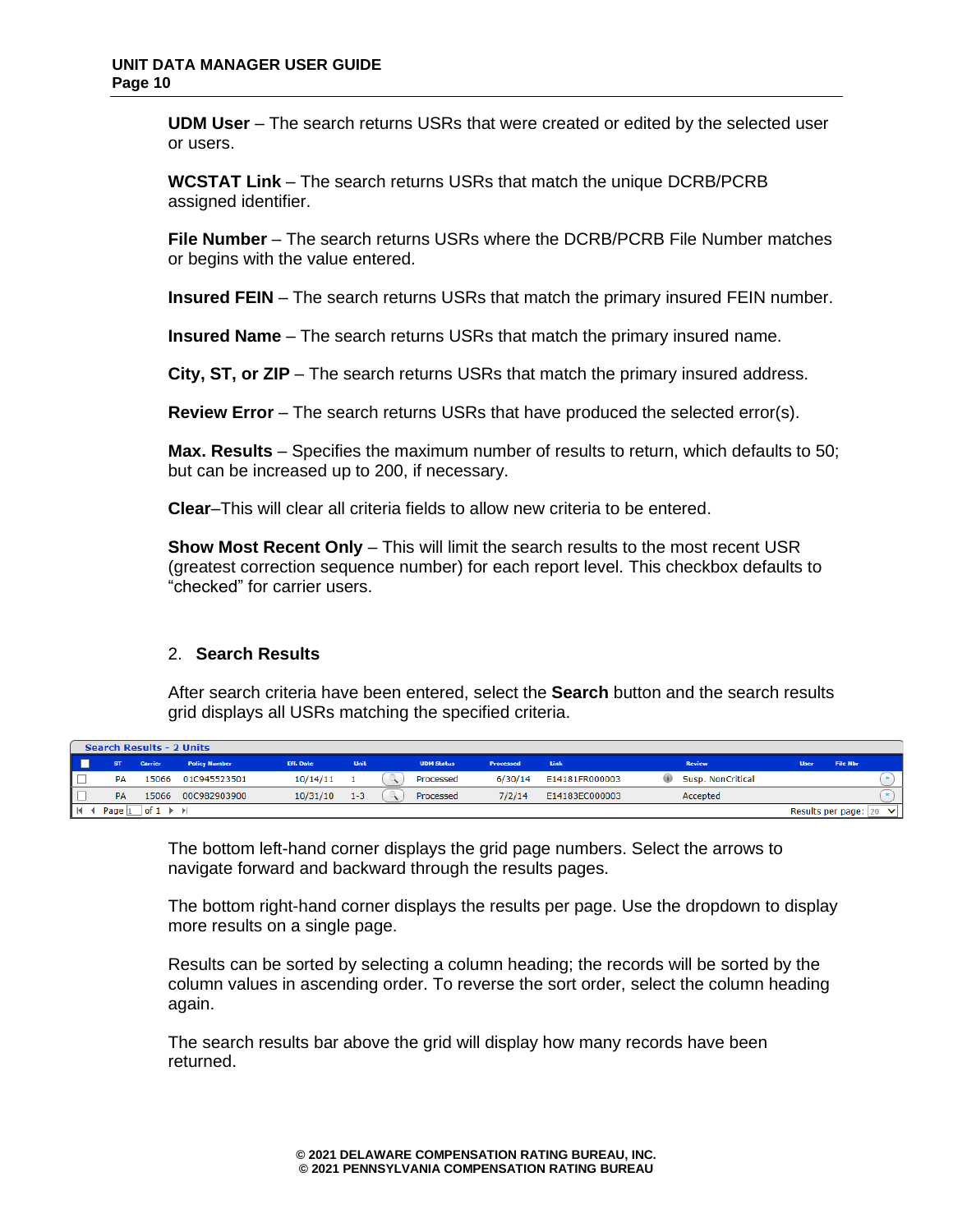These search results can be customized using the **Preferences** link under the **Help** menu.

## **Search Results Columns:**

**ST –** The state code reported on the USR.

**Carrier –** The NCCI carrier ID reported on the USR.

**Policy Number** – The policy number reported on the USR.

**Eff. Date** – The policy effective date reported on the USR.

**Level –** The report number and correction sequence number reported on the USR.

**UDM Status –** The current UDM status of the USR.

**Processed –** The date the USR was processed.

**Link –** The unique PCRB/DCRB WCSTAT Link associated with the USR.

**Review –** The current review status of the USR. The *(information)* button allows the user to see the errors on the USR by hovering over the icon. Selecting the information button will open a small window that lists all the errors.

**User –** The name of the person who last edited the USR in UDM.

**File Nbr –** The DCRB/PCRB file number associated with the insured.

## 3. **View USR Detail**

To view USR details, select the view ( *magnifying glass)* icon.

| <b>Home</b>                                                                                 | <b>Search</b>                          | <b>Create USR</b> | <b>Import</b>                | <b>Submit</b>     |                              | <b>Reports</b>                  | <b>Help</b>          |                        |      |                                 |
|---------------------------------------------------------------------------------------------|----------------------------------------|-------------------|------------------------------|-------------------|------------------------------|---------------------------------|----------------------|------------------------|------|---------------------------------|
| <b>SEARCH CRITERIA</b>                                                                      |                                        |                   |                              |                   |                              |                                 |                      |                        |      |                                 |
|                                                                                             | <b>Policy Identifiers</b>              |                   |                              |                   | <b>Level Identifiers</b>     |                                 |                      | <b>File Search</b>     |      |                                 |
| State:                                                                                      |                                        | $\checkmark$      | <b>Reports Due:</b>          |                   |                              | $\checkmark$                    | <b>File Number:</b>  |                        |      |                                 |
| <b>Carrier:</b>                                                                             |                                        | $\checkmark$      | <b>Level Nbr</b>             |                   |                              | $\vert \vee$<br>$\bullet$       | <b>Insured FEIN:</b> |                        |      |                                 |
| <b>Policy Number:</b>                                                                       | <b>PCRBPOLICY</b>                      |                   | <b>UDM Status:</b>           |                   |                              | $\bullet$<br>$\vert \vee \vert$ | <b>Insured Name:</b> |                        |      |                                 |
| <b>Policy Effective:</b>                                                                    | $\vert \vert$ to                       | $\checkmark$      | <b>Process Date:</b>         |                   | $\vert \cdot \vert$ to       | $\vee$                          | City, ST or ZIP:     |                        |      |                                 |
|                                                                                             |                                        |                   | <b>Review:</b>               |                   |                              | $\sim$<br>$\bullet$             | <b>Review Error:</b> |                        |      | $\vert \vee \vert$              |
|                                                                                             |                                        |                   | <b>UDM User:</b>             |                   |                              | $\vee$                          |                      |                        |      |                                 |
|                                                                                             |                                        |                   | <b>WCSTAT Link:</b>          |                   |                              |                                 |                      |                        |      |                                 |
| √ Show Most Recent Only                                                                     |                                        |                   |                              | Search            | Max. Results:<br>Clear<br>50 |                                 |                      |                        |      |                                 |
| <b>Search Results - 2 USRs</b>                                                              |                                        |                   |                              |                   |                              |                                 |                      |                        |      |                                 |
| <b>ST</b><br>Corrier<br>a a s                                                               | <b>Policy Number</b>                   | <b>Eff.</b> Date  | Level                        | <b>UDM Status</b> | Processed                    | Link                            |                      | <b>Review</b>          | User | <b>File Nbr</b>                 |
| DE                                                                                          | <b>PCRBPOLICY</b><br>99999             | 4/27/16           |                              | Processed         | 11/13/17                     | E17317FR002693                  | (1, 1)               | <b>Critical Errors</b> |      | 7777777                         |
| PA                                                                                          | <b>PCRBPOLICY</b><br>99999             | 4/27/16           |                              | Processed         | 11/13/17                     | E17317FR002694                  |                      | Critical Errors        |      | 7777777                         |
| Page $\boxed{1}$ of $\boxed{1}$ $\blacktriangleright$ $\blacktriangleright$<br>$\mathsf{I}$ |                                        |                   |                              |                   |                              |                                 |                      |                        |      | Results per page: $ 20 \nabla $ |
| $\times$ Delete                                                                             | $\rightarrow$ Excel<br><b>R</b> WCSTAT | <b>NCCRIT</b>     | <b>Download WCCRITViewer</b> |                   |                              |                                 |                      |                        |      |                                 |

# 4. **Delete USR**

For USRs that have not been submitted, the user will have the ability to delete a USR by checking the checkbox in the far left column and then selecting the delete button. Once a USR has been submitted, the delete function is no longer available.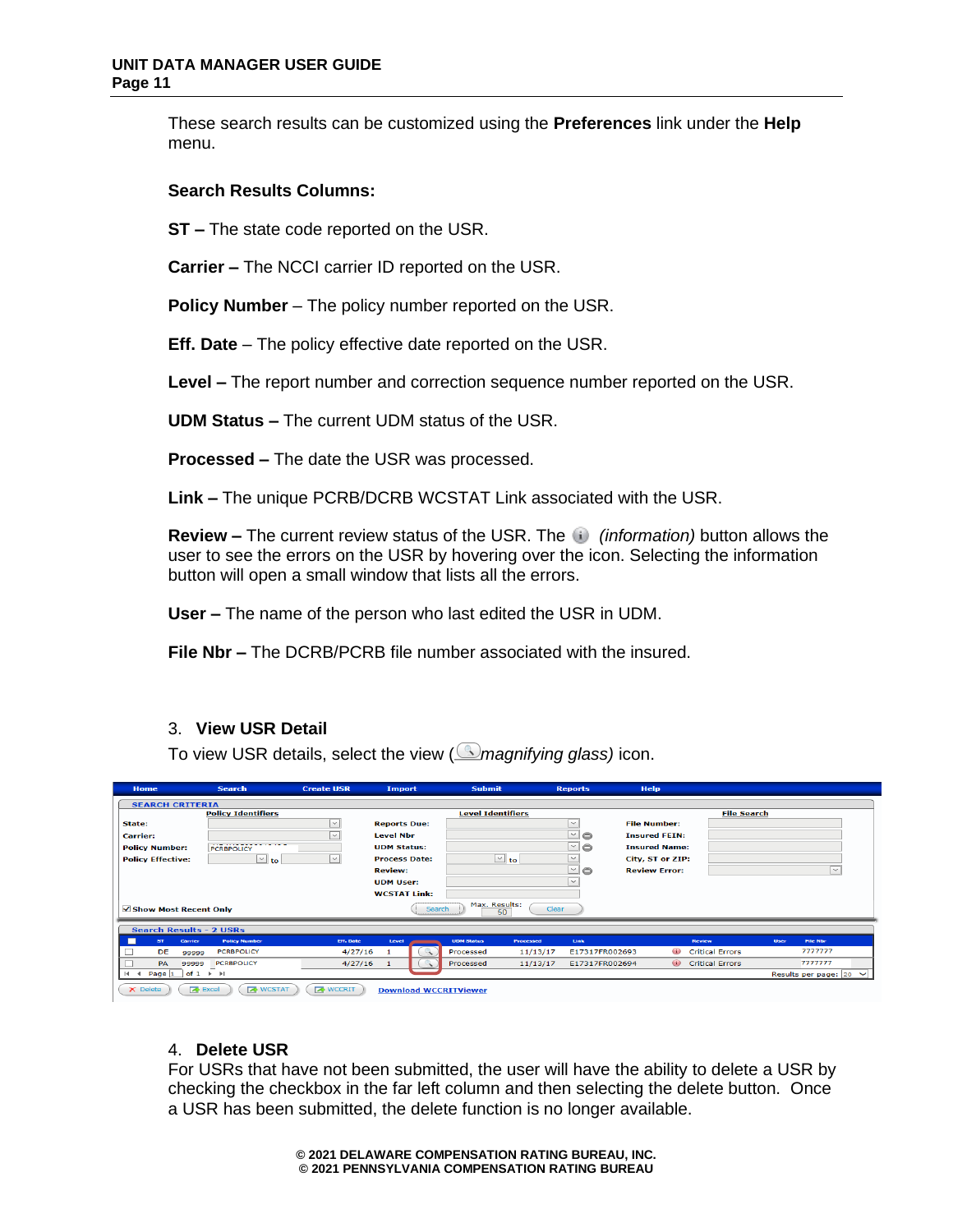| Home                     | <b>Search</b>                   | <b>Create USR</b> | <b>Import</b>                | <b>Submit</b>            |                   | <b>Reports</b>                 | Help                 |                        |      |                                 |  |
|--------------------------|---------------------------------|-------------------|------------------------------|--------------------------|-------------------|--------------------------------|----------------------|------------------------|------|---------------------------------|--|
| <b>SEARCH CRITERIA</b>   |                                 |                   |                              |                          |                   |                                |                      |                        |      |                                 |  |
|                          | <b>Policy Identifiers</b>       |                   |                              | <b>Level Identifiers</b> |                   |                                |                      | <b>File Search</b>     |      |                                 |  |
| State:                   |                                 | $\checkmark$      | <b>Reports Due:</b>          |                          |                   | $\check{~}$                    | <b>File Number:</b>  |                        |      |                                 |  |
| <b>Carrier:</b>          |                                 | $\checkmark$      | <b>Level Nbr</b>             |                          |                   | $\overline{\phantom{0}}$<br>lo | <b>Insured FEIN:</b> |                        |      |                                 |  |
| <b>Policy Number:</b>    | <b>PCRBPOLICY</b>               |                   | <b>UDM Status:</b>           |                          |                   | ⊡⊝                             | <b>Insured Name:</b> |                        |      |                                 |  |
| <b>Policy Effective:</b> | $\vee$ to                       | $\checkmark$      | <b>Process Date:</b>         |                          | $\boxed{\vee}$ to | $\check{~}$                    | City, ST or ZIP:     |                        |      |                                 |  |
|                          |                                 |                   | <b>Review:</b>               |                          |                   | $\vert$ $\vert$<br>$\bullet$   | <b>Review Error:</b> |                        |      | $\checkmark$                    |  |
|                          |                                 |                   | <b>UDM User:</b>             |                          |                   | $\overline{\vee}$              |                      |                        |      |                                 |  |
|                          |                                 |                   | <b>WCSTAT Link:</b>          |                          |                   |                                |                      |                        |      |                                 |  |
| √ Show Most Recent Only  |                                 |                   | Search                       | Max. Results:            | Clear<br>50       |                                |                      |                        |      |                                 |  |
|                          | <b>Search Results - 2 USRs</b>  |                   |                              |                          |                   |                                |                      |                        |      |                                 |  |
| ST.<br>□                 | <b>Policy Number</b><br>Carrier | Eff. Date         | Level                        | <b>UDM Status</b>        | Processed         | Link                           |                      | Review                 | User | File Nbr                        |  |
| <b>DE</b>                | <b>PCRBPOLICY</b><br>99999      | 4/27/16           | $\mathbb{R}$                 | Processed                | 11/13/17          | E17317FR002693                 | (1)                  | <b>Critical Errors</b> |      | 7777777                         |  |
| <b>PA</b>                | <b>PCRBPOLICY</b><br>99999      | 4/27/16           | $\alpha$                     | Processed                | 11/13/17          | E17317FR002694                 | $\omega$             | <b>Critical Errors</b> |      | 7777777                         |  |
| $ 4$ 4 Page $1$ of 1     | <b>E</b> EI                     |                   |                              |                          |                   |                                |                      |                        |      | Results per page: $ 20 \rangle$ |  |
| $\times$ Delete          | <b>Excel</b><br><b>R</b> WCSTAT | <b>EX</b> WCCRIT  | <b>Download WCCRITViewer</b> |                          |                   |                                |                      |                        |      |                                 |  |

# 5. **Export USR Transactions**

| <b>Home</b>                    |                                    | <b>Search</b>             | <b>Create USR</b> | <b>Import</b>                | <b>Submit</b>            |                                     | <b>Reports</b>           | Help                 |                              |                        |      |                                 |
|--------------------------------|------------------------------------|---------------------------|-------------------|------------------------------|--------------------------|-------------------------------------|--------------------------|----------------------|------------------------------|------------------------|------|---------------------------------|
| <b>SEARCH CRITERIA</b>         |                                    |                           |                   |                              |                          |                                     |                          |                      |                              |                        |      |                                 |
|                                |                                    | <b>Policy Identifiers</b> |                   |                              | <b>Level Identifiers</b> |                                     |                          |                      |                              | <b>File Search</b>     |      |                                 |
| State:                         |                                    |                           | $\vee$            | <b>Reports Due:</b>          |                          |                                     | $\vee$                   | <b>File Number:</b>  |                              |                        |      |                                 |
| <b>Carrier:</b>                |                                    |                           | $\checkmark$      | <b>Level Nbr</b>             |                          |                                     | $\checkmark$<br>e        | <b>Insured FEIN:</b> |                              |                        |      |                                 |
| <b>Policy Number:</b>          |                                    | <b>PCRBPOLICY</b>         |                   | <b>UDM Status:</b>           |                          |                                     | $\check{~}$<br>$\bullet$ | <b>Insured Name:</b> |                              |                        |      |                                 |
| <b>Policy Effective:</b>       |                                    | $ v $ to                  | $\sim$            | <b>Process Date:</b>         |                          | $\vert \cdot \vert$ to              | $\vee$                   | City, ST or ZIP:     |                              |                        |      |                                 |
|                                |                                    |                           |                   | <b>Review:</b>               |                          |                                     | ⊻∣⊝                      | <b>Review Error:</b> |                              |                        |      | $\check{~}$                     |
|                                |                                    |                           |                   | <b>UDM User:</b>             |                          |                                     | $\checkmark$             |                      |                              |                        |      |                                 |
|                                |                                    |                           |                   | <b>WCSTAT Link:</b>          |                          |                                     |                          |                      |                              |                        |      |                                 |
| Show Most Recent Only          |                                    |                           |                   | Search                       |                          | Max. Results:<br><b>Clear</b><br>50 |                          |                      |                              |                        |      |                                 |
| <b>Search Results - 2 USRs</b> |                                    |                           |                   |                              |                          |                                     |                          |                      |                              |                        |      |                                 |
| ST.<br>п                       | Carrier                            | <b>Policy Number</b>      | Eff. Date         | Level                        | <b>UDM Status</b>        | Processed                           | Link                     |                      |                              | Review                 | User | File Nbr                        |
| <b>DE</b>                      | 99999                              | <b>PCRBPOLICY</b>         | 4/27/16           | -1                           | Processed                | 11/13/17                            | E17317FR002693           |                      | (1.6)                        | <b>Critical Errors</b> |      | 7777777                         |
| <b>PA</b>                      | 99999                              | <b>PCRBPOLICY</b>         | 4/27/16           | $\alpha$                     | Processed                | 11/13/17                            | E17317FR002694           |                      | $\left( \frac{1}{2} \right)$ | <b>Critical Errors</b> |      | 7777777                         |
| Page 1<br>$\mathbf{H}$         | $of 1$ $\rightarrow$ $\rightarrow$ |                           |                   |                              |                          |                                     |                          |                      |                              |                        |      | Results per page: $ 20 \rangle$ |
| $\times$ Delete                | <b>Excel</b>                       | <b>R</b> WCSTAT           | <b>R</b> WCCRIT   | <b>Download WCCRITViewer</b> |                          |                                     |                          |                      |                              |                        |      |                                 |

#### **a.) Excel**

To export the search results to Excel select the Excel button. The results (up to 1,000) will be exported to an Excel file that can be opened or saved.

## **b.) WCSTAT**

The user can select one or multiple USRs (up to 200) to download into the WCSTAT format by checking the checkbox in the far left column and then selecting the WCSTAT button. A WCSTAT file will be generated that contains the selected USRs. The file can be saved or opened.

## **c.) WCCRIT**

The user can select one or multiple USRs (up to 200) to download any applicable errors for the USR into WCCRIT format by checking the checkbox in the far left column and then selecting the WCCRIT button. A WCCRIT file will be generated that contains the criticisms for the selected USRs. The file can be saved or opened.

# **G. VIEWING USR DETAILS**

There are multiple ways to view USR Details. When a view icon is selected from any screen, UDM will navigate the user to the USR Details of the selected USR.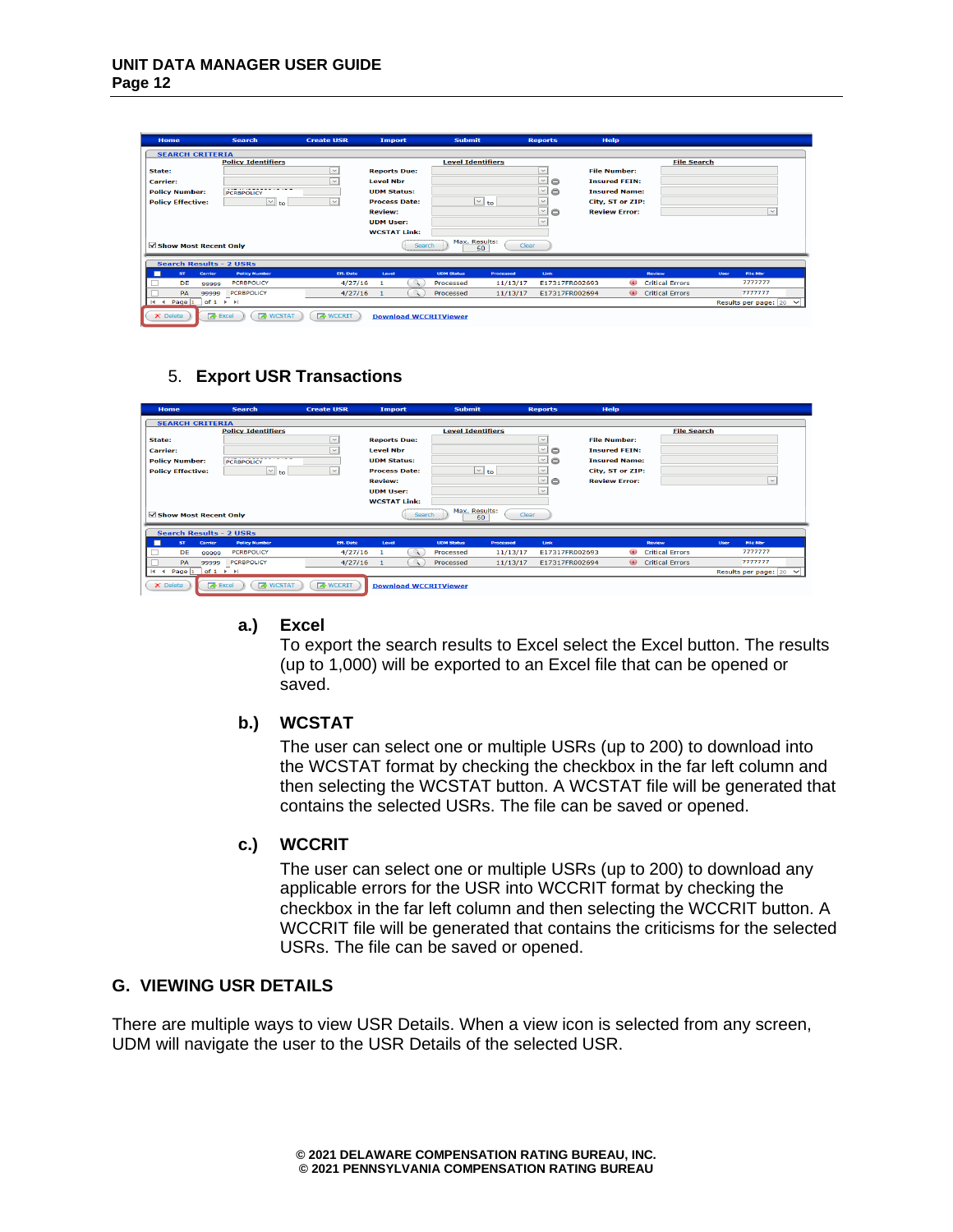When a USR is accessed by selecting the view icon, the details of the USR are displayed providing access to all the details about the selected USR. All data for submitted and processed USRs is read-only.

## 1. **Policy Key Fields**

The Policy Key displays the Link Data, Name and Address information on the USR.

| <b>Policy Key Fields</b> |                                            |            |                                          |                          |                                       |
|--------------------------|--------------------------------------------|------------|------------------------------------------|--------------------------|---------------------------------------|
| Carrier:                 | '99999 - PCRB TEST Carrier<br>$y \sim$     |            | DE Policy #: POLICY5666666               | <b>Policy Effective:</b> | $\blacktriangleright$ Edit<br>8/30/15 |
| Primary FEIN:            | 123456789                                  | File Nbr:  | File Number Lookup<br>123332             | <b>State Effective:</b>  | $\checkmark$                          |
| <b>Primary Name:</b>     | <b>TESTING ONE</b>                         |            | <b>TESTING ONE INC.</b>                  | <b>Expiration Date:</b>  | $\lor$<br>8/30/16                     |
|                          | 123 Avenue Drive<br>Philadelphia, PA 19103 | File Addr: | 123 Avenue Dr.<br>Philadelphia, PA 19103 |                          |                                       |
|                          |                                            |            |                                          | Status:                  | <b>Suspended</b>                      |
| <b>WCSTAT Link:</b>      | E17334EC000179                             |            |                                          | Review:                  | <b>Rejected from Submission</b>       |

# 2. **Report History**

The Report History grid is displayed next to the Policy Key Fields grid. The Report History grid will display all USRs received for the selected policy. The Report History grid will also display the report level, correction sequence number (if applicable), policy effective date and submitted dates for all USRs received.

|                 | <b>Report History</b> |                         |  |  |  |  |  |  |  |  |  |
|-----------------|-----------------------|-------------------------|--|--|--|--|--|--|--|--|--|
| 12/5/17 1 Lvl 1 |                       |                         |  |  |  |  |  |  |  |  |  |
| 11/27/17        |                       | Submitted               |  |  |  |  |  |  |  |  |  |
| 11/27/17        |                       | Last Edit               |  |  |  |  |  |  |  |  |  |
| 4/1/15          |                       | <b>Policy Effective</b> |  |  |  |  |  |  |  |  |  |

## 3. **Header Tab**

The Header tab displays the Header information which has been reported on the USR.

| <b>Header</b> |                                                             | <b>Exposure</b>    | <b>Totals</b><br><b>Losses</b>      | <b>ER History</b>                                                         |                     |                          |                                |                                  |                           |                                |  |  |
|---------------|-------------------------------------------------------------|--------------------|-------------------------------------|---------------------------------------------------------------------------|---------------------|--------------------------|--------------------------------|----------------------------------|---------------------------|--------------------------------|--|--|
|               |                                                             |                    |                                     | <b>Header Record - Level 1 Correction #1 - Exposure Record Correction</b> |                     | $\bigotimes$ Edit        |                                |                                  |                           |                                |  |  |
|               | <b>Policy Conditions</b><br>Policy Type ID                  |                    |                                     |                                                                           |                     |                          |                                |                                  |                           |                                |  |  |
|               |                                                             |                    |                                     | 3Yr. F/R Policy Multi. State Policy InterState Rating Estimated Exposure  | <b>Retro Policy</b> | Cancelled Mid-Term       | <b>MCO Ind</b>                 | <b>Type Cov</b>                  | Plan Ind                  | Non Std                        |  |  |
| $N - No$      | $\overline{\mathbf{v}}$                                     | $Y - Yes$ $V$      | $N - No$<br>$\overline{\mathbf{v}}$ | $N - No$<br>$\vee$                                                        | $N - No$<br>$\sim$  | $N - No$ $\vee$          | $N - No$<br>$\vert \vee \vert$ | 01 - Standar $\overline{\smile}$ | $01 -$ Volunta $\sqrt{ }$ | 01 - Non-Sta $\vee$            |  |  |
|               |                                                             | <b>Deduct Type</b> |                                     | Deduct Percent Deductible Amt Per Claim/Accident                          |                     | Deductible Amt Aggregate |                                | Reserved                         |                           | For Carrier Use For Bureau Use |  |  |
|               | 00 - No Ded $\overline{\vee}$<br>00 - No Ded $\sqrt{}$<br>n |                    |                                     |                                                                           |                     |                          |                                |                                  |                           |                                |  |  |
|               |                                                             |                    |                                     |                                                                           |                     |                          |                                |                                  |                           |                                |  |  |

## 4. **Exposure Tab**

The Exposure tab displays all of the exposure records, by split period, which have been reported on the USR.

**Note:** Modified Premium is not a reported WCSTAT field, this is a field used only when correcting, modifying and creating USRs. It is not applicable to processed USRs. If there are multiple split periods, the split period currently being displayed will be highlighted and the user can toggle between the periods by clicking on the desired split period.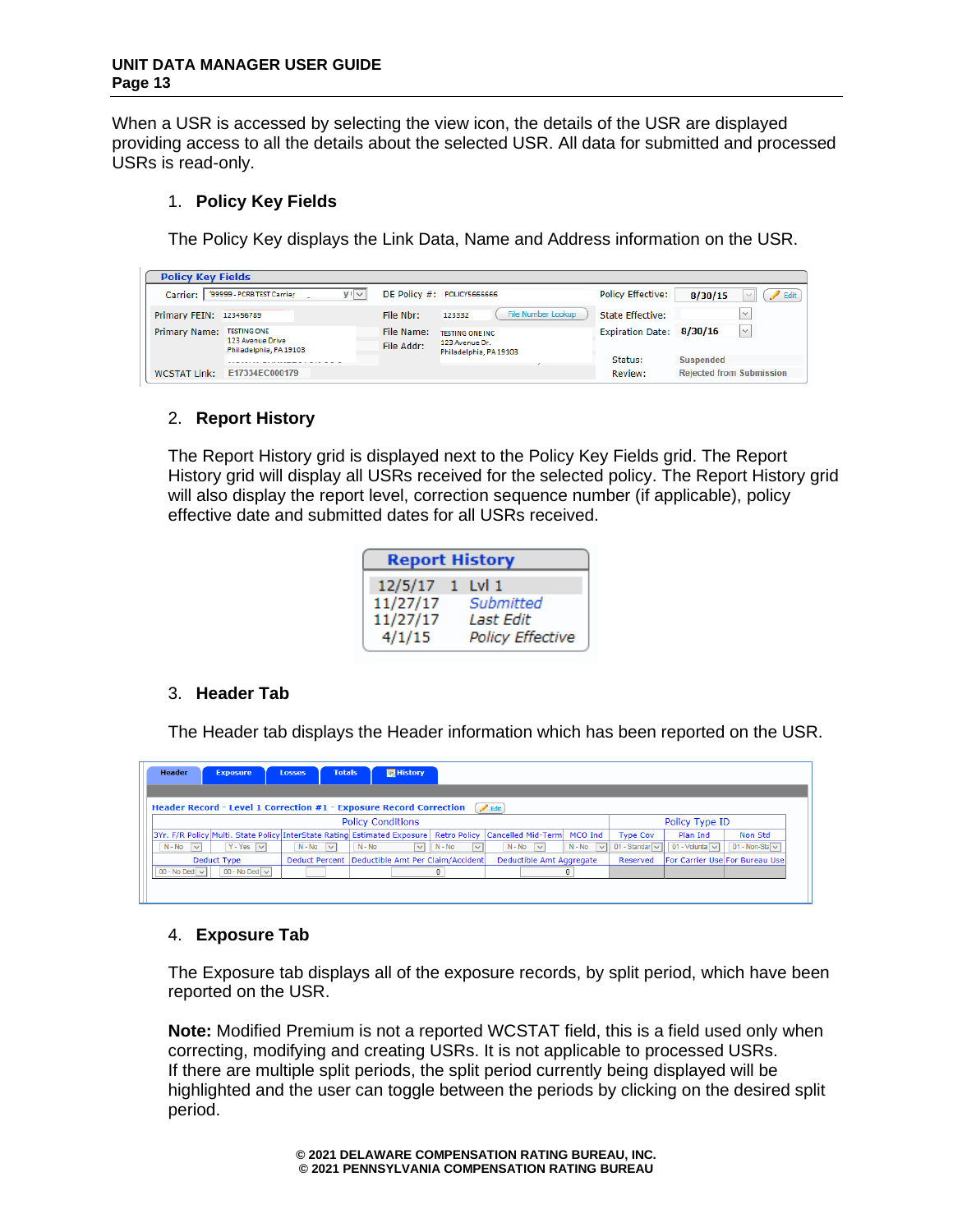| <b>Header</b> | <b>Exposure</b>          | <b>Totals</b><br><b>Losses</b>            |      | <b>图 History</b>                                                                                        |                                                  |          |                 |                           |
|---------------|--------------------------|-------------------------------------------|------|---------------------------------------------------------------------------------------------------------|--------------------------------------------------|----------|-----------------|---------------------------|
|               |                          |                                           |      |                                                                                                         |                                                  |          |                 |                           |
|               | <b>Insured Exposures</b> |                                           |      |                                                                                                         |                                                  |          |                 |                           |
|               |                          |                                           |      | <b>Effective Dates</b><br>Rate.Eff.<br>Exp.Mod.Eff.<br><b>Split</b><br>08/30/15<br>$\Omega$<br>08/30/15 | Exp.Mod.<br>0.000                                |          |                 |                           |
|               |                          | <b>Subject to Experience Modification</b> |      |                                                                                                         |                                                  |          |                 |                           |
|               |                          | <b>Update Type</b>                        | Cov. | <b>Classification</b>                                                                                   | <b>Exposure</b>                                  | Rate     | <b>Premium</b>  | <b>Delete</b>             |
|               |                          | Revised<br>Edit )                         | 01   | 0930 - [Stat] Waiver of Subro                                                                           | 0                                                | 0.000    | з               | X Delete                  |
|               |                          | Revised<br>Edit )                         | 01   | 0951 - Salesperson Outside                                                                              | 12,300                                           | 0.760    | 93              | X Delete                  |
|               |                          | Add a New Exposure                        |      | Show Previously Reported<br><b>Total Subject Premium:</b>                                               | Authorized Classes 0951, 0953, 9740, 9741.<br>97 |          |                 |                           |
|               |                          |                                           |      | Experience Mod (X.XXX):<br><b>Total Modified Premium:</b>                                               | 0                                                | $B$ Edit |                 |                           |
|               |                          |                                           |      | <b>Not Subject to Experience Modification</b>                                                           |                                                  |          |                 |                           |
|               |                          | <b>Update Type</b><br>Edit Revised        | Cov. | <b>Classification</b>                                                                                   | <b>Exposure</b>                                  | Rate     | <b>Premium</b>  | <b>Delete</b><br>X Delete |
|               |                          |                                           | 01   | 0064 - [Stat] Premium Discount                                                                          | $\overline{0}$                                   | 0.000    | $\vert 4 \vert$ |                           |
|               |                          |                                           |      | <b>Total Standard Exposure:</b><br><b>Total Standard Premium:</b>                                       | 12,300<br>97                                     | $B$ Edit |                 |                           |
|               |                          | <b>Non-Standard Class Codes</b>           |      |                                                                                                         |                                                  |          |                 |                           |
|               |                          | <b>Update Type</b>                        |      | <b>Classification</b><br>Cov.                                                                           | <b>Exposure</b>                                  | Rate     | <b>Premium</b>  | <b>Delete</b>             |
|               |                          |                                           |      |                                                                                                         |                                                  |          |                 |                           |

## 5. **Losses Tab**

The Losses tab displays all of the loss record elements for all claims which have been reported on the USR. The Claim Number and Class search boxes in the middle of the screen allow users to search for specific claim(s) or class(es).

| <b>Header</b><br><b>Totals</b><br>Losses               | <b>El History</b>        |                      |                            |                         |        |                                                             |          |               |
|--------------------------------------------------------|--------------------------|----------------------|----------------------------|-------------------------|--------|-------------------------------------------------------------|----------|---------------|
|                                                        |                          |                      |                            |                         |        |                                                             |          |               |
| <b>Insured Losses</b>                                  |                          |                      |                            |                         |        |                                                             |          |               |
| <b>Update Type</b>                                     | Claim                    | <b>Accident Date</b> | <b>Incurred Indonesity</b> | <b>Incurred Medical</b> | Circul | Injury                                                      | Status V | <b>Detete</b> |
| Previously Reported E<br>$F$ Edit $\frac{1}{2}$        |                          | 07/07/15             | Ō                          | 301                     |        | 0956 - Law Firm   Medical Claims Only                       | Closed   |               |
| Revised<br>250 <sub>2</sub>                            | E                        | 11/18/15             | 14,191                     |                         |        | 5,216 0956 - Law Firm Permanent Partial Disability          | Open     | X Delete      |
| <b>Previously Reported</b><br>$\overline{\phantom{a}}$ | E                        | 11/18/15             | 11,353                     |                         |        | 5,716 0956 - Law Firm   Permanent Partial Disability   Open |          |               |
| Edit ) ( Q ) Previously Reported E                     |                          | 03/08/16             | ۰                          |                         |        | 2,441   0956 - Law Firm   Medical Claims Only               | Closed   |               |
| Add a New Loss                                         | Show Previously Reported |                      |                            |                         |        |                                                             |          |               |

# 6. **Totals Tab**

The Totals tab displays all the loss total record elements which have been reported on the USR.

| <b>Header</b>                              | <b>Exposure</b> | <b>Losses</b> | <b>Totals</b> | <b>■ History</b>                                                       |                                         |                                     |  |
|--------------------------------------------|-----------------|---------------|---------------|------------------------------------------------------------------------|-----------------------------------------|-------------------------------------|--|
| <b>Loss Total Record P</b> Edit            |                 |               |               |                                                                        |                                         |                                     |  |
| Total Claim Count Total Incurred Indemnity |                 |               |               | <b>Total Incurred Medical</b>                                          | Total Paid Indemnity Total Paid Medical |                                     |  |
|                                            |                 |               |               | 3.018<br>Total Claimant's Attorney Fees Total Employer's Attorney Fees | <b>Total ALAE Paid</b>                  | 3.018<br><b>Total ALAE Incurred</b> |  |
|                                            |                 |               |               |                                                                        | 199                                     | 199                                 |  |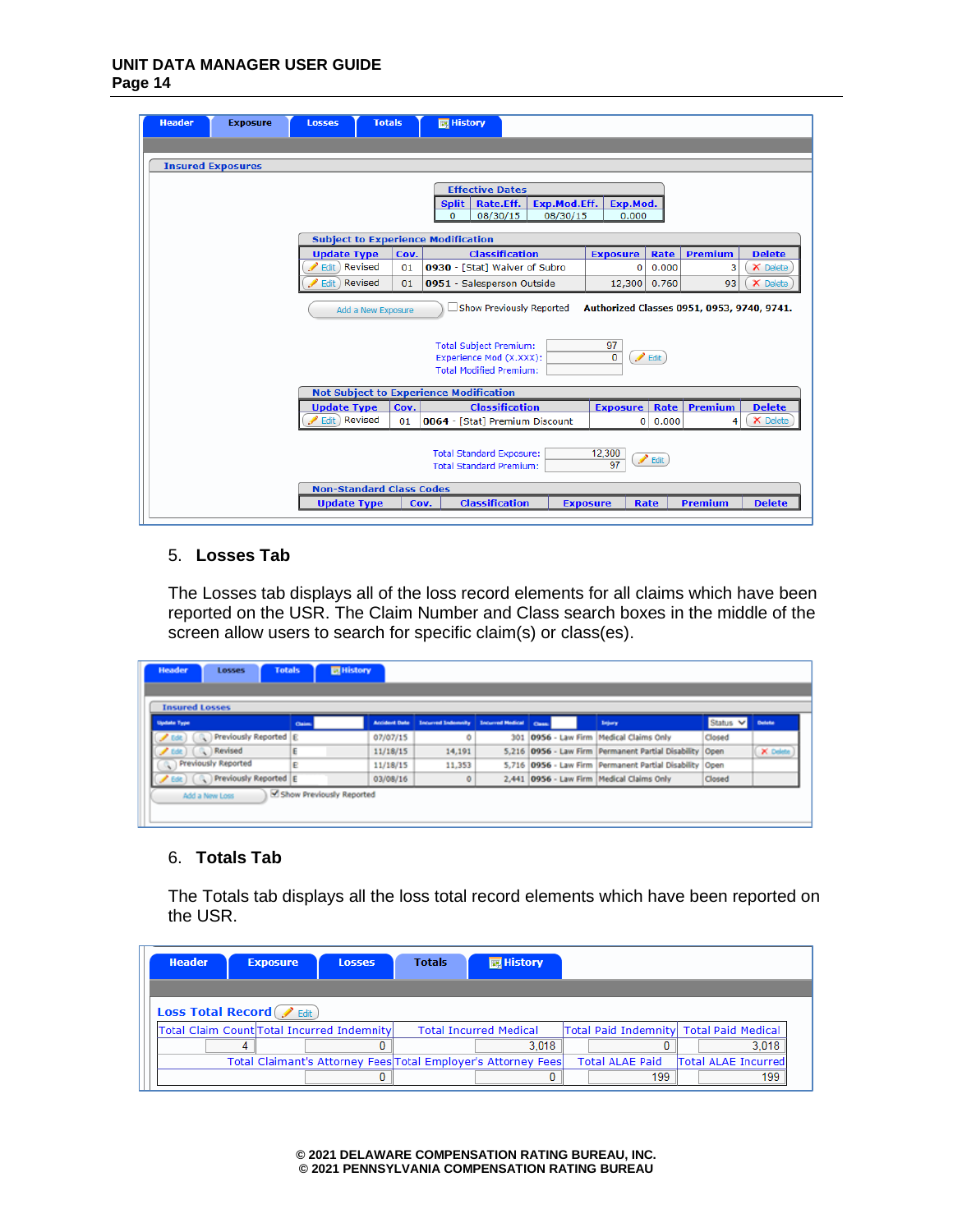# 7. **History Tab**

The History tab displays all the USRs received for all policies associated with the DCRB/PCRB file number. Results will display based on the user's login access.

| <b>Header</b>         | <b>Exposure</b>      | <b>Losses</b>    |                  | <b>Totals</b> | <b>■ History</b> |           |                    |                     |             |             |                    |
|-----------------------|----------------------|------------------|------------------|---------------|------------------|-----------|--------------------|---------------------|-------------|-------------|--------------------|
|                       |                      |                  |                  |               |                  |           |                    |                     |             |             |                    |
| <b>Policy History</b> |                      |                  |                  |               |                  |           |                    |                     |             |             |                    |
| Carrier               | <b>Policy Number</b> | <b>Effective</b> | <b>State Add</b> | Level         | <b>Status</b>    | Processed | <b>WCSTAT Link</b> | <b>WCCRIT</b>       | <b>User</b> | <b>File</b> | <b>Import File</b> |
| 042/22640             | <b>TESTPOLICY</b>    | 1/15/16          |                  |               | Processed        | 8/14/17   | E00000XX000661     | Accepted            |             | 0000000     |                    |
| 042/22640             | <b>TESTPOLICY</b>    | 1/15/15          |                  | ш             | Processed        | 8/08/16   | E00000XX000001     | Accepted            |             | 0000000     |                    |
| 042/22640             | <b>TESTPOLICY</b>    | 1/15/14          |                  | ı             | Processed        | 8/10/15   | E00000XX000661     | Accepted            |             | 0000000     |                    |
| 042/22640             | <b>TESTPOLICY</b>    | 1/15/13          |                  | 1             | Processed        | 8/11/14   | E00000XX000001     | Accepted            |             | 0000000     |                    |
| 042/22640             | <b>TESTPOLICY</b>    | 1/15/12          |                  | т             | Processed        | 7/11/13   | E00000XX000661     | <b>Minor Errors</b> |             | 0000000     |                    |
| 042/22640             | <b>TESTPOLICY</b>    | 1/15/11          |                  | щ             | Processed        | 7/12/12   | E00000XX000001     | Accepted            |             | 0000000     |                    |
| 042/22640             | <b>TESTPOLICY</b>    | 1/15/11          |                  | T             | Processed        | 7/12/12   | E00000XX000661     | Accepted            |             | 0000000     |                    |

## **H. VALIDATING UNIT**

While viewing a USR, a user can choose to validate a single USR by selecting the **Validate** button or the user can choose to validate the USR using the **Validate Unit** option under the Submit menu. USRs must be in a validated status in order to submit.

| <b>NUNIT DATA MANAGER</b> |                      |              |                 |                |                          |
|---------------------------|----------------------|--------------|-----------------|----------------|--------------------------|
| <b>Home</b>               | <b>Search</b>        | Import       | <b>Submit</b>   | <b>Reports</b> | <b>Help</b>              |
| << Results                | <b>Submit</b>        | <b>Admin</b> |                 |                |                          |
| <b>Policy Key Fields</b>  | <b>Validate Unit</b> |              |                 |                |                          |
| Carrier #0                | <b>Submit Unit</b>   |              | DE Policy $#$ : |                | <b>Policy Effective:</b> |

## **I. SUBMITTING UNIT**

While viewing a USR, a user can choose to submit a single USR by selecting the **Submit** button or the user can choose to validate the USR using the **Submit Unit** option under the Submit menu.

After clicking **Submit Unit**, the user is directed to the File Submission screen and the USR details are displayed along with the transmittal record (ETR) information and the generated file name. The user can then select the transaction to be submitted, verify the ETR information and select the **Submit** button. USRs must be in a validated status in order to submit. For more information on submitting USR files, review section **N. SUBMITTING USR FILE**.

## **J. USR CRITICISM REPORT**

USRs with a Review Status other than Accepted will have a criticism report available. While viewing the USR, the user can download any applicable errors for the USR into WCCRIT format by selecting the **WCCRIT** button or generate a PDF of the criticism letter by selecting the **PDF** button. This will allow a user to view and print all errors that were generated for this USR.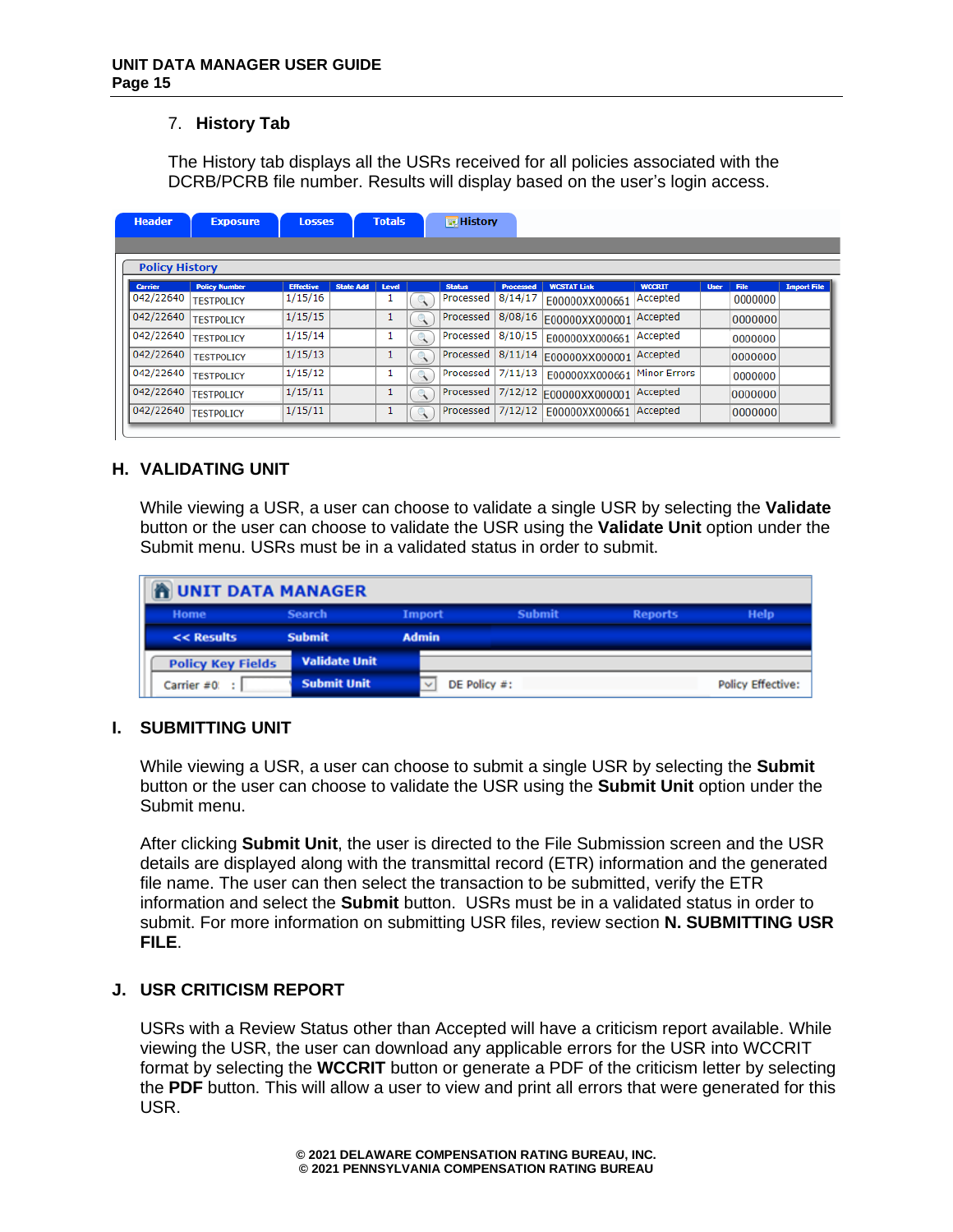| <b>Header</b>       | <b>Exposure</b>    |                                  | Losses                | <b>Totals</b>              | <b>Ed History</b>                                                                  |                          |                           |                          |                                     |                 |                                 |                                |
|---------------------|--------------------|----------------------------------|-----------------------|----------------------------|------------------------------------------------------------------------------------|--------------------------|---------------------------|--------------------------|-------------------------------------|-----------------|---------------------------------|--------------------------------|
|                     |                    |                                  |                       |                            |                                                                                    |                          |                           |                          |                                     |                 |                                 |                                |
|                     |                    |                                  |                       |                            | Header Record - Level 1 Correction #2 - Exposure Record Correction                 |                          | $\overrightarrow{F}$ Edit |                          |                                     |                 |                                 |                                |
|                     |                    |                                  |                       |                            | <b>Policy Conditions</b>                                                           |                          |                           |                          |                                     |                 | Policy Type ID                  |                                |
|                     |                    |                                  |                       |                            | 3Yr. F/R Policy Multi. State Policy InterState Rating Estimated Exposure           | <b>Retro Policy</b>      |                           | Cancelled Mid-Term       | MCO Ind                             | <b>Type Cov</b> | Plan Ind                        | Non Std                        |
| $N - No$            | $\checkmark$       | $Y - Yes$ $\vee$                 | $N - No$              | $\checkmark$               | $N - No$<br>$\checkmark$                                                           | $N - No$<br>$\checkmark$ | $N - No$                  | $\checkmark$             | $N - No$<br>$\overline{\mathbf{v}}$ | 01 - Standar    | 01 - Volunta $\vert \vee \vert$ | 01 - Non-Sta $\vee$            |
|                     | <b>Deduct Type</b> |                                  | <b>Deduct Percent</b> |                            | Deductible Amt Per Claim/Accident                                                  |                          |                           | Deductible Amt Aggregate |                                     | Reserved        |                                 | For Carrier Use For Bureau Use |
| $03 - Medical \vee$ |                    | 02 - Per Acc $\overline{\smile}$ |                       |                            | 1,000,000                                                                          |                          |                           |                          | $\mathbf{0}$                        |                 |                                 |                                |
|                     |                    |                                  |                       |                            |                                                                                    |                          |                           |                          |                                     |                 |                                 |                                |
|                     |                    |                                  |                       |                            |                                                                                    |                          |                           |                          |                                     |                 |                                 |                                |
|                     |                    |                                  |                       |                            | UDM Review Rejected from Submission - Further Action May Be Required as of 12/5/17 |                          |                           |                          |                                     |                 |                                 |                                |
| Record Type         | Error Code         | Toler.                           | Error Message         |                            |                                                                                    |                          |                           | Oulde-Fix Action         |                                     |                 |                                 |                                |
| 1/Header            | 01006000           | <b>Critical</b>                  |                       | Matching policy not found. |                                                                                    |                          |                           |                          |                                     |                 |                                 |                                |
| 4/Exposure          | 04077003           | <b>Critical</b>                  |                       |                            | Class 9887 Premium 228 - should be 0 for 10/01/08 with 0.25                        |                          |                           |                          | Set "Premium" for 9887 to 0         |                 |                                 |                                |
| 4/Exposure          | 04077003           | <b>Critical</b>                  |                       |                            | Class 9663 Premium 448 - should be 0 for 10/01/08 with 0                           |                          |                           |                          | Set "Premium" for 9663 to 0         |                 |                                 |                                |
| 4/Exposure          | 04043034           | <b>Priority</b>                  |                       |                            | Code 9741 DTEC not applied 0.01                                                    |                          |                           |                          |                                     |                 |                                 |                                |
| 4/Exposure          | 04086009           | <b>Priority</b>                  |                       |                            | *Class 9887 Rating value incorrect .00 - should be .25 for 10/01/08                |                          |                           |                          |                                     |                 |                                 |                                |
| 4/Exposure          | 04086009           | <b>Priority</b>                  |                       |                            | *Class 9740 Rating value incorrect .00 - should be .02 for 10/01/08                |                          |                           |                          |                                     |                 |                                 |                                |
| 6/Unit Total        | 06073003           | <b>Priority</b>                  |                       |                            | Standard Premium 235 incorrectly calculated - should be 783                        |                          |                           |                          |                                     |                 |                                 |                                |
| 4/Exposure          | ---                |                                  |                       |                            | Conditional   Authorized Classes 0277, 0951, 0953, 9740, 9741, 9887.               |                          |                           |                          |                                     |                 |                                 |                                |
| Inquiry             | <b>R</b> WCCRIT    | <b>PDF</b>                       |                       |                            | Filter by Record Type: All Record Types                                            |                          | $\check{ }$               | Min. Severity: Warning   |                                     |                 |                                 |                                |

## **K. CREATING A NEW USR**

UDM allows users with the appropriate privileges to create USRs. *Note:* Users must have View/Edit access to Create USRs.

To create a USR, select **Create USR** then select **New Report** from the sub-menu. The user must enter details and locate a matching policy before a USR can be created.

Once a matching policy is located, enter the USR key fields and select the **Create a New USR** button.

The new USR will be pre-populated with the values reported from previously accepted WCPOLS and WCSTAT records.

An alternative way to create a USR is to search for units using the Reports Due criteria

|                                                                              | <b>Create a New USR</b>                                                                                                                          |
|------------------------------------------------------------------------------|--------------------------------------------------------------------------------------------------------------------------------------------------|
| <b>Policy Information</b>                                                    |                                                                                                                                                  |
| 1. Enter Policy Key Fields                                                   |                                                                                                                                                  |
| State:                                                                       | Delaware                                                                                                                                         |
| <b>Carrier:</b>                                                              | ⊥∣∨<br>99999- PCRB TEST CARRIER                                                                                                                  |
| <b>Policy Number:</b>                                                        | <b>ABC123</b>                                                                                                                                    |
| <b>Policy Effective Date:</b>                                                | 7/1/12                                                                                                                                           |
|                                                                              | After entering a State, Carrier, and Policy<br>Number, this page will check for an existing<br><b>Policy</b><br><b>Existing Matching Policy:</b> |
| <b>Policy Nbr</b><br><b>State</b><br>Carrier<br>DE<br>99999<br><b>ABC123</b> | Eff. Date<br><b>Primary FEIN</b><br><b>File Nbr</b><br>07/01/12<br>123456789<br>1111111 .                                                        |
| 2. Enter USR Key Fields                                                      |                                                                                                                                                  |
| <b>Report Level:</b>                                                         | I evel 1                                                                                                                                         |
| <b>Correction Seg:</b>                                                       | <b>First Report</b>                                                                                                                              |
| <b>Q</b> Cancel                                                              | Create a New USR                                                                                                                                 |

**© 2021 DELAWARE COMPENSATION RATING BUREAU, INC. © 2021 PENNSYLVANIA COMPENSATION RATING BUREAU**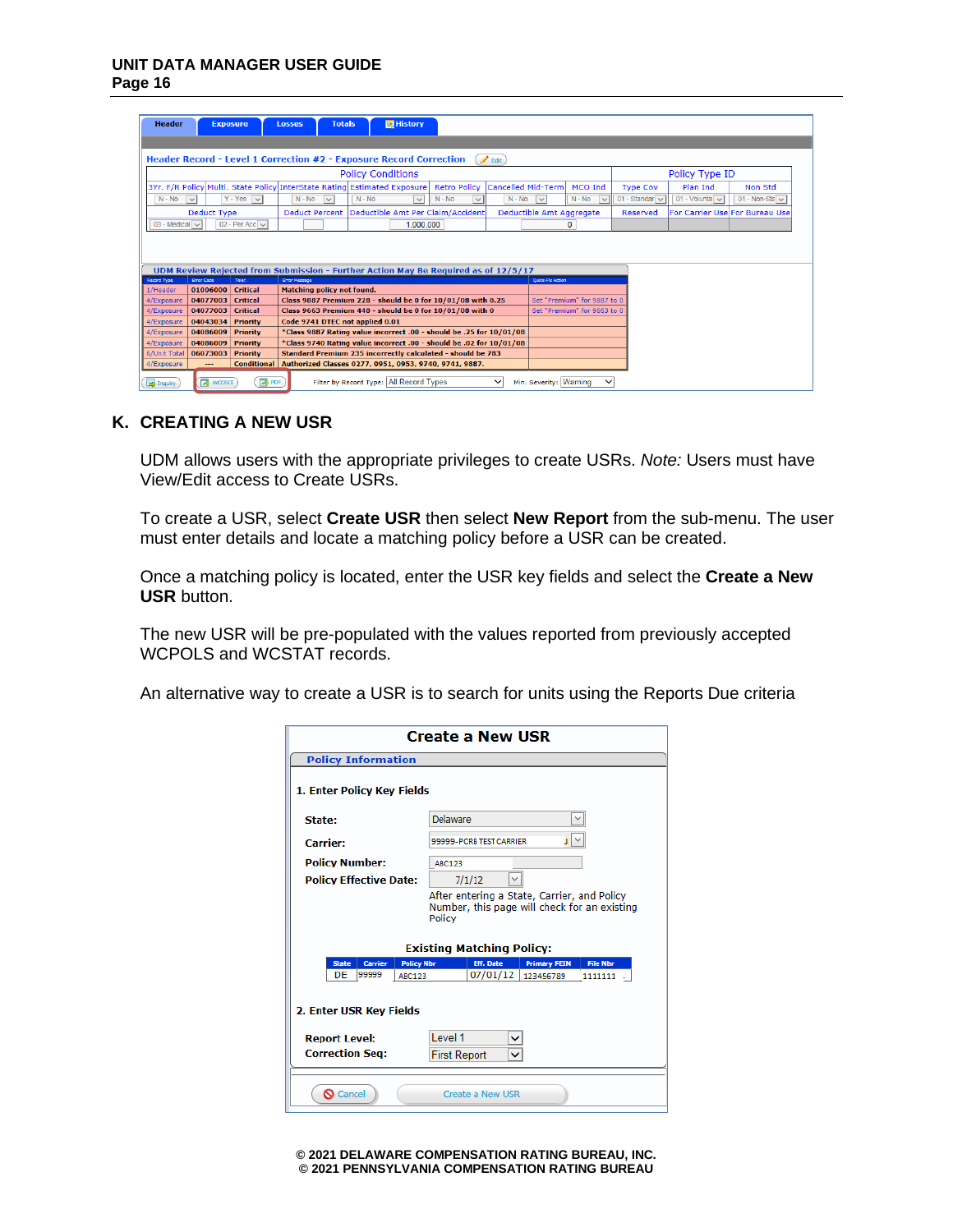## 1. **Header Tab**

The new USR opens up with the Header tab. Enter all appropriate information as it pertains to the USR.

## **Policy Conditions**

The following indicator fields can be entered or selected by using the dropdown to choose Yes (Y) or No (N) for each field.

- Three-Year Fixed Rate Policy Indicator (3 yr. F/R Policy)
- Multistate Policy Indicator (Multistate Policy)
- Interstate Rated Policy Indicator (Interstate Rated )
- Retrospective Rated Policy Indicator (Retro Policy)
- Cancelled Mid-term Policy Indicator (Cancelled Mid-Term)
- Managed Care Organization (MCO) Policy Indicator (MCO Ind)

The Estimated Audit Code can be entered or selected using the dropdown, which displays the valid codes.

- Yes (Y) Estimated
- No (N) Not Estimated
- Uncooperative (U) Uncooperative

# **Policy Type ID**

The following fields can be entered or selected using the dropdowns which display the valid codes:

- Type of Coverage ID Code (Type Cov)
- Type of Plan ID Code (Plan ID)
- Type of Non-Standard ID Code (Non-Std)
- Losses Subject To Deductible Code (Deductible Type Subj. Losses)
- Basis of Deductible Calculation Code (Deductible Type Calc. Basis)

Deductible Amount Claim/Accident and Deductible Amount Aggregate are fields that require entry when applicable.

Once all entry is complete, select the **Save** button.

## 2. **Exposure Tab**

The Exposure tab allows users to enter exposure record details by split period.

To begin, select the **Add New Exposure** button, which will add the first split period with a '0' split period indicator. If there are multiple splits, then selecting the **Add New Exposure** button will allow a user to enter additional split periods.

The following fields can be entered or selected using the dropdowns which display the valid codes: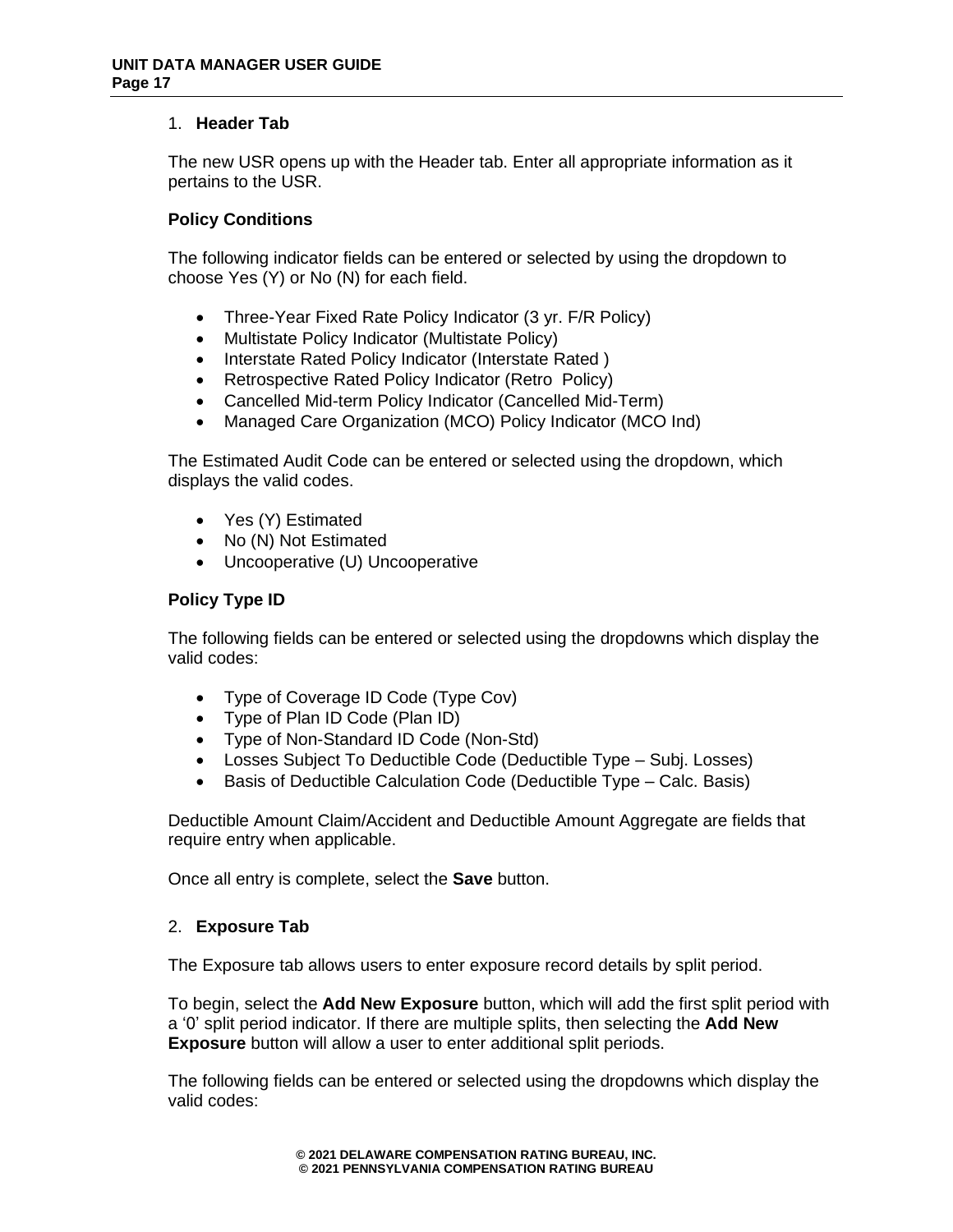- Classification Act/Coverage
- Exposure
- Charged Rate
- Premium
- Total Subject Premium
- Experience Mod
- Total Standard Exposure
- Total Standard Premium

The Exper. Mod. Date can be entered or chosen from the calendar.

To delete an exposure record, select the **Delete** button.

Once all entry is complete, select the **Save** button.

## 3. **Losses Tab**

The Losses tab allows users to enter all loss record details applicable to the USR.

To begin, select the **Add New Loss** button, which will open the loss detail record for entry.

The following fields can be entered:

- Claim Number
- Occupation
- Catastrophe Number
- Incurred Indemnity
- Incurred Medical
- Paid Indemnity
- Paid Medical
- Claimant Atty Fees
- Employer Atty Fees
- Weekly Wage
- Paid ALAE
- Incurred ALAE

The Accident Date can be entered or chosen from the calendar. The Claim Count defaults to 1 as group claims are no longer accepted.

The following fields can be entered or selected using the dropdowns which display the valid codes or indicators:

- Claim Status
- Classification
- Injury Code
- Loss Coverage Act
- Type of Loss
- Type of Recovery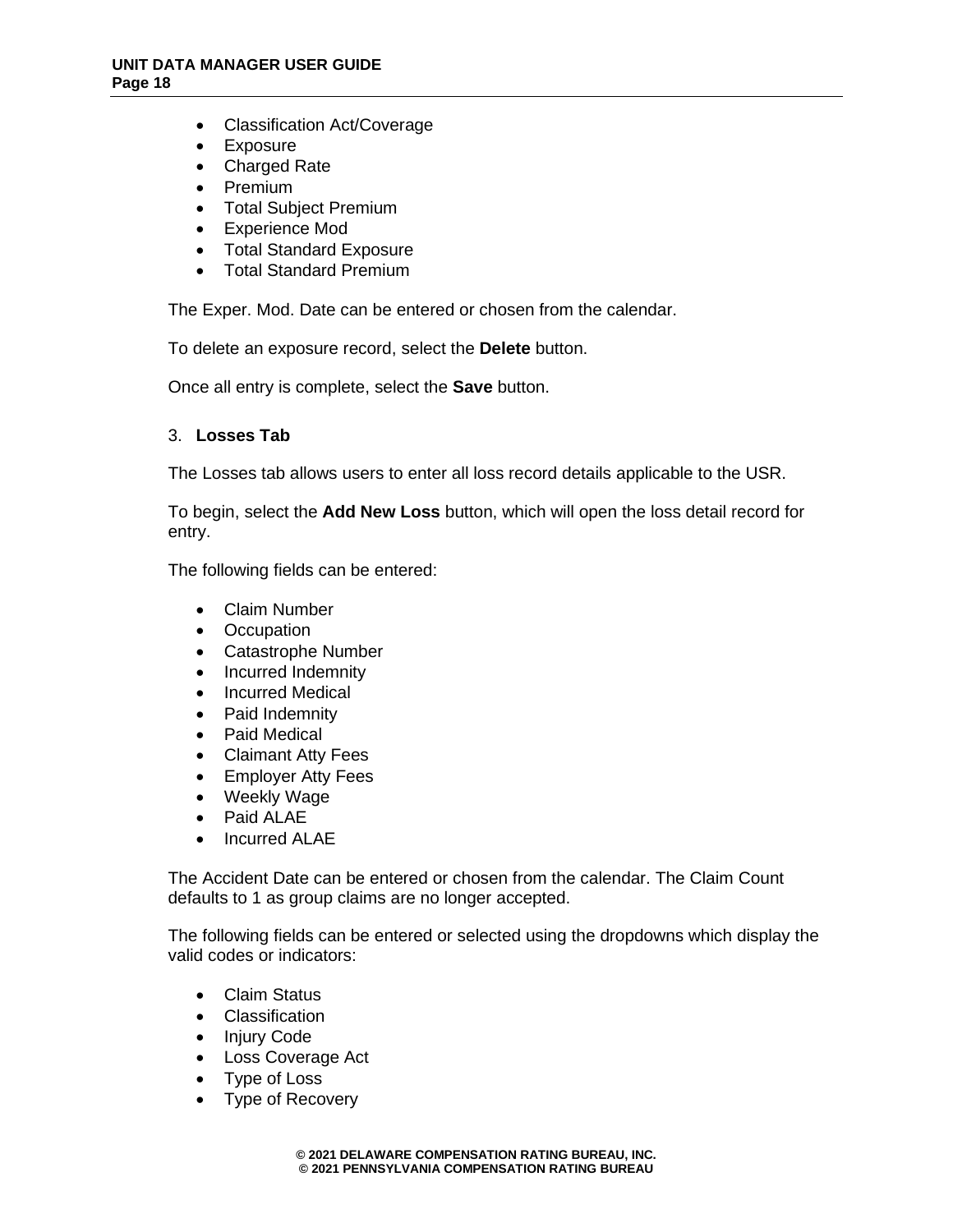- Type of Claim
- Type of Settlement
- Jurisdiction State
- MCO Type
- Part of Body
- Nature of Injury
- Cause of Injury
- Vocational Rehab
- Lump Sum
- Fraudulent Claim.

Once all entry is complete, select the **Save** button.

## 4. **Totals Tab**

The Totals tab allows users to enter all loss total record details applicable to the USR. Totals can be entered or the user can select the **Update Totals Button** to populate them.

## **L. EDITING USR**

A processed USR cannot be changed; it can only be edited to create a correction report. When you select the **Edit** button, the correction sequence number will be automatically created. The correction type code is automatically determined by the records edited. If the Header is edited then a correction type H will be created, E for exposure, L for Losses, T for Total and M for multiple records edited.

The information on each tab of the USR can be edited by selecting the **Edit** button at the top of the screen and then confirm that you want to create a new correction. The edit screen will be opened and any of the fields can be updated. Once changes are completed, select the **Save** button. Alternatively, if you wish to cancel your changes, select the **Cancel** button.

If the **Cancel** button is selected, this cancels any of your changes from the current editing session on the current tab but does not delete the correction that was created. For more information on how to delete a unit, review the Delete USR section of this guide.

## 1. **Header**

To edit a field on the header record tab, select the **Edit** button at the top of the screen and then confirm that you want to create a new correction.

## 2. **Exposure**

The editable sections on the exposure record tab are segmented.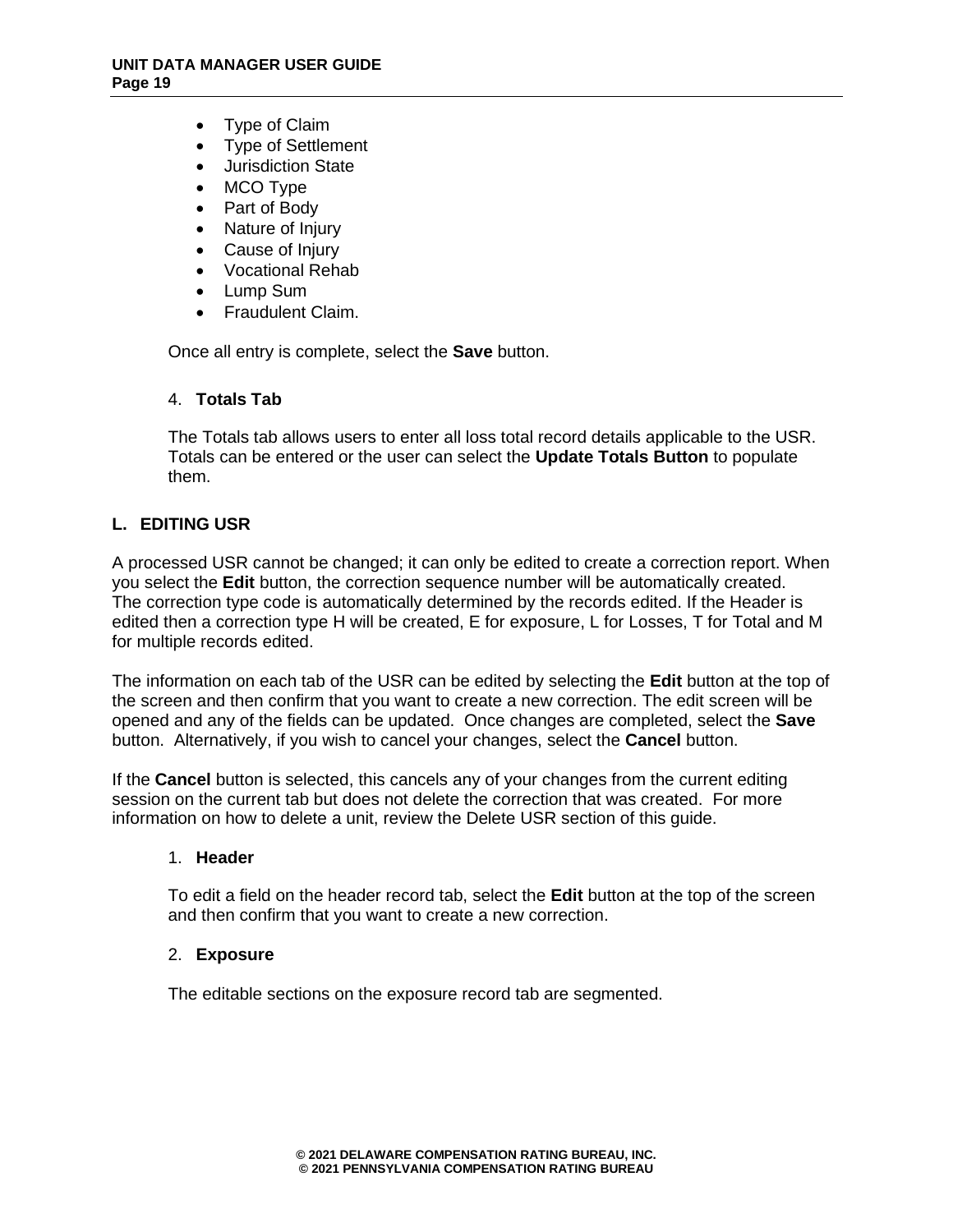## Subject to Experience Modification, Not Subject to Experience Modification or Non-Standard Class Codes

All classification codes and statistical codes are editable and when edited or added, UDM will automatically place them in the appropriate section

To edit a record in one of the above-mentioned sections, select the **Edit** button to the left of the code you wish to edit and then confirm that you want to create a new correction.

The Edit Exposure Record window will then be displayed and any of the fields can be edited. Once changes are completed, select the **Save** button. Alternatively, if you wish to cancel your changes, select the **Cancel** button.

To add a new record, select the **Add a New Exposure** button and the Edit Exposure Record window will be displayed. Enter or select the information for the record you wish to add and select the **Save** button. Alternatively, if you wish to cancel your changes, select the Cancel button.

To delete a record, select the **Delete** button on the right side of the record and then confirm that you want to delete that record.

## Exposure Record Totals and Experience Modification

To edit the Total Subject Premium and/or Experience Modification or the Total Standard Exposure and/or Total Standard Premium, select the **Edit** button that is to the right of the fields you wish to edit and then confirm that you want to create a new correction.

The fields will then be opened for updating. Once changes are completed, select the **Save** button. Alternatively, if you wish to cancel your changes, select the **Cancel** button.

## 3. **Losses**

To edit a field on the loss record tab, select the **Edit** button to the left of the claim you wish to edit and then confirm that you want to create a new correction.

The Edit Claim window will then be displayed and any of the fields, with the exception of Claim Number, can be edited. Once changes are completed, select the **Save** button. Alternatively, if you wish to cancel your changes, select the **Cancel** button.

To add a new record, select the **Add a New Loss** button and the Add Claim window will be displayed.

Enter or select the information for the record you wish to add and select the **Save** button. Alternatively, if you wish to cancel your changes, select the **Cancel** button.

To delete a record, select the **Delete** button on the right side of the claim and then confirm that you want to delete that record.

## 4. **Totals**

To edit a field on the Totals record tab, select the **Edit** button at the top of the screen.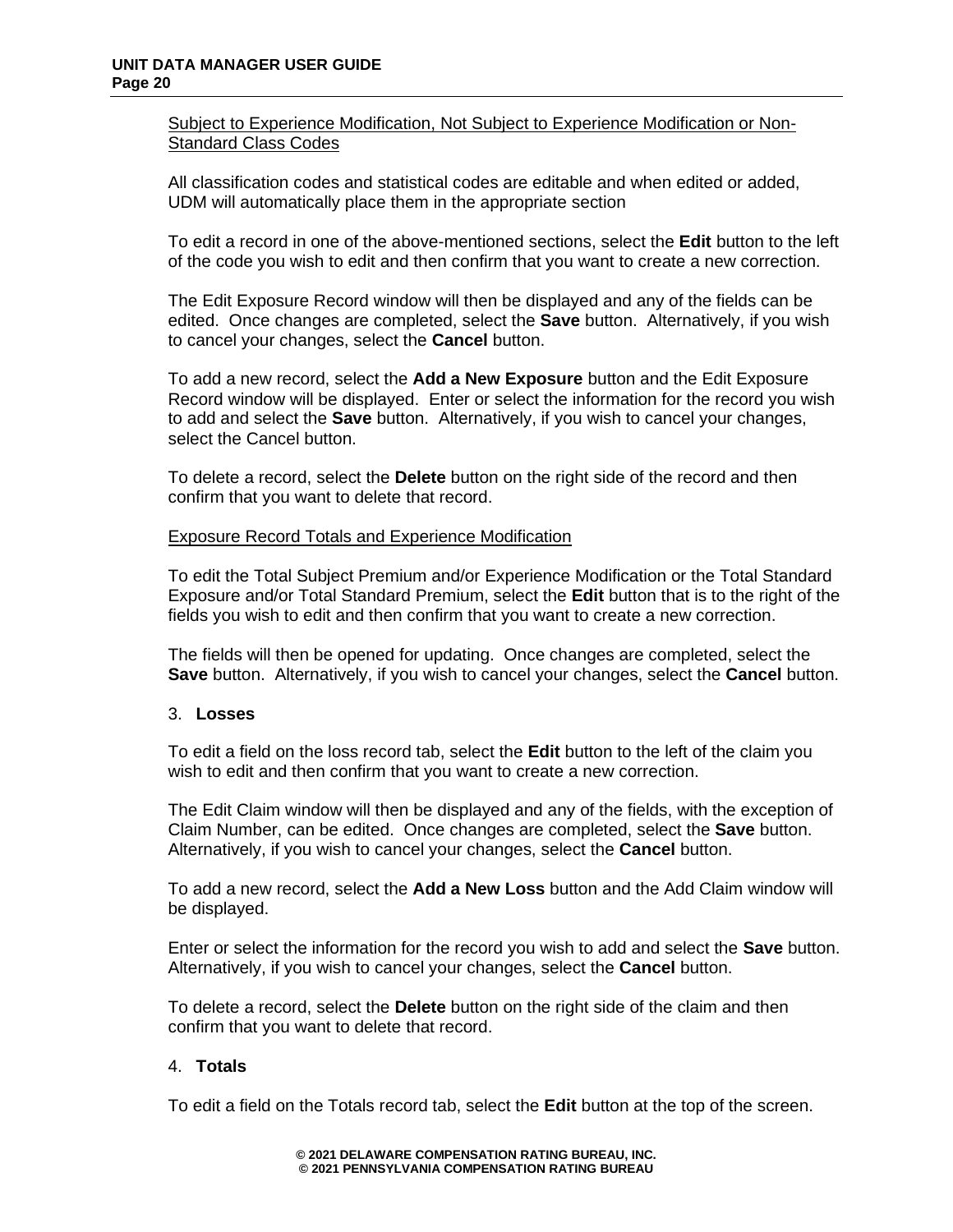The edit screen will be opened and any of the loss total fields can be updated. Once changes are completed, select the **Save** button. Alternatively, if you wish to cancel your changes, select the **Cancel** button.

The Update Totals button can be used in place of manually updating the total fields. Selecting this button will update all totals based on all reported exposures and losses.

## **M. IMPORTING USR**

Users can import WCSTAT files into UDM for viewing, editing, validating and submitting. Validated USRs can then be submitted for processing.

#### 1. **Import File**

To upload and import a WCSTAT file into UDM, the user can navigate to the **Import File** option under the Import menu.

Select the file by using the **Browse** button, and then select the Upload button to import the file into UDM.

The user can select the checkbox in order to receive an email when the imported file has been processed. The email field will prepopulate with the email address listed in the user's profile.

| <b>WCSTAT File Import</b>                                                                                                                                                                                                                                                                                                                                                                                                                                                                                                                                                                                                                                                                                                                                                                                                                                                                                                                                            |  |
|----------------------------------------------------------------------------------------------------------------------------------------------------------------------------------------------------------------------------------------------------------------------------------------------------------------------------------------------------------------------------------------------------------------------------------------------------------------------------------------------------------------------------------------------------------------------------------------------------------------------------------------------------------------------------------------------------------------------------------------------------------------------------------------------------------------------------------------------------------------------------------------------------------------------------------------------------------------------|--|
| <b>Select File to Import:</b><br>Browse<br>Check here to receive an email at "<br>" when the Import has been processed.                                                                                                                                                                                                                                                                                                                                                                                                                                                                                                                                                                                                                                                                                                                                                                                                                                              |  |
| <b>Import Guidelines</b><br>• Imported filenames must follow CDX quidelines: FileType SenderType Receiver Timestamp.TXT, where<br>• FileType is UBDP<br>· Sender is your 5-digit NCCI Carrier Code<br>• Type is always "C"<br>- Receiver is the 5-digit DCO 00037 or 00007<br>• Timestamp in the format CCYYMMDDHHMM<br>• Imported files must contain both a valid "General Transmission" and Type 9 "Submission Control" records with correct record totals.<br>• Each record must be at least a certain length depending on the individual Record Type Code (see WCSTAT Record Definitions)<br>. Files can be imported more than once, replacing the previous Unit Reports in UDM, as long as the previous file has not vet been submitted and/or processed.<br>. Files and their Unit Reports can be deleted from UDM, as long as the file has not vet been submitted and/or processed.<br>. There is a limit to the size of files that can be uploaded of 50 MB. |  |

# 2. **Prior Imports**

To view previously imported WCSTAT files, a user can navigate to the Prior Imports submenu and view the information associated with previously imported files (if any exist).

| <b>Imported Files</b>       |                     |                |                          |     |     |                     |               |   |                   |               |
|-----------------------------|---------------------|----------------|--------------------------|-----|-----|---------------------|---------------|---|-------------------|---------------|
|                             | Timestamp<br>Since: | <b>Carrier</b> |                          |     |     |                     | <b>Status</b> |   | <b>User</b>       |               |
| <b>Export</b>               |                     | w<br>File      |                          |     |     | View Tax Hot Turker |               | v | w                 | Submit/Cancel |
| <b>CEA CALT</b><br>X Delete | 12/5/17 09:31       | UDBT_          | 00037_201712050850.TXT   | 50  | 0.6 |                     | 1.4 Suspended |   |                   |               |
| <b>GA CALIT</b><br>X Delete | 10/30/17 11:01      | UBEP_          | C_00037_201710201012.TXT | 3/4 | 0.2 |                     | 0.4 Suspended |   |                   |               |
|                             | <b>Getti</b>        |                |                          |     |     |                     |               |   |                   |               |
| of $1 + H$<br>Page<br>٠     |                     |                |                          |     |     |                     |               |   | Results per page: |               |

If a user selects the view icon, UDM will display the associated USRs and the file processing information.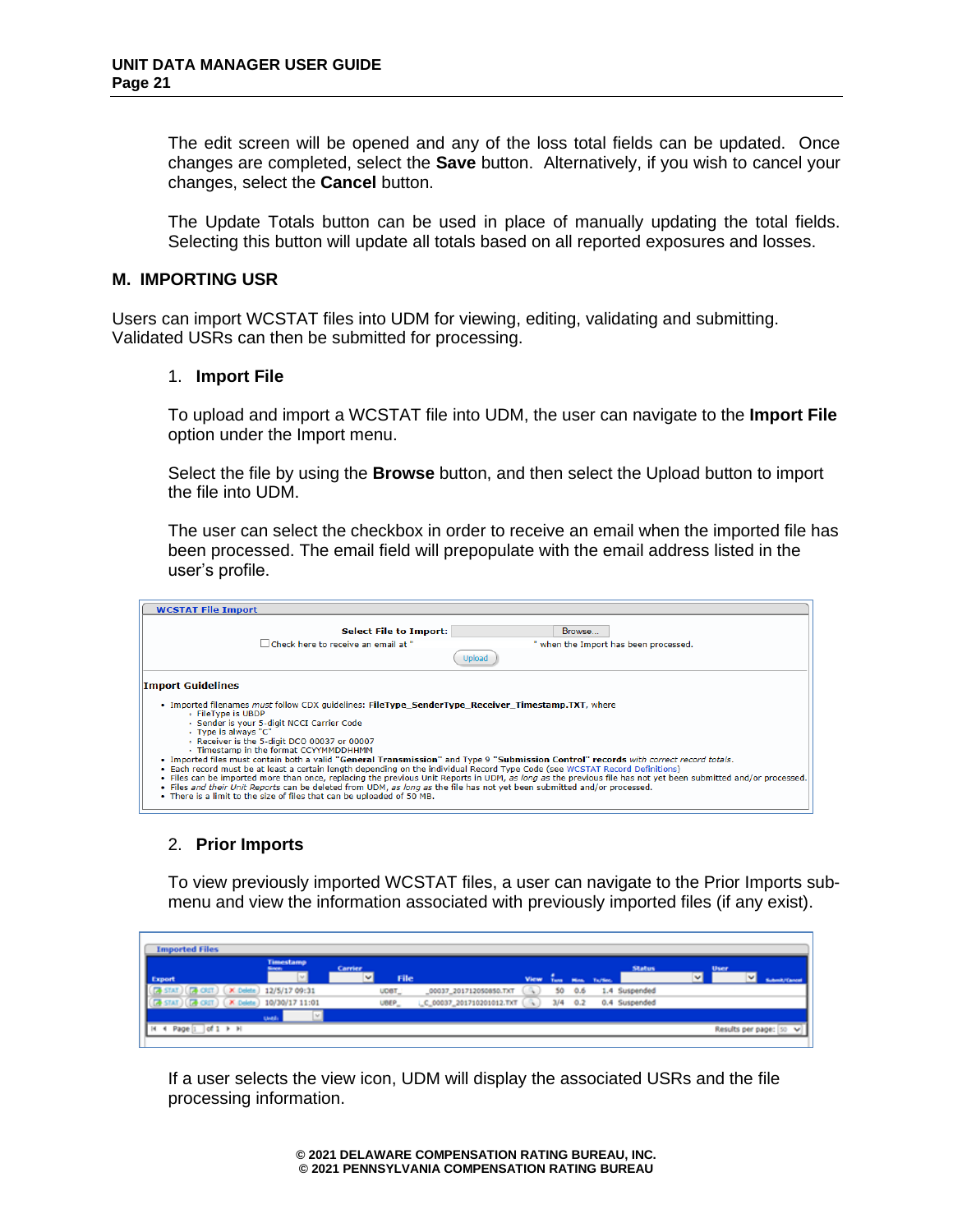#### **N. SUBMITTING USR FILE**

After USRs have been created and validated, they can then be submitted for processing. USRs are submitted in the form of a WCSTAT submission file.

## 1. **Submit File**

To upload and submit a WCSTAT file for processing the user can navigate to the **Submit File** option under the Submit menu. Select the file by using the **Browse** button, and then select the **Upload** button to submit the file. Note: The user can select the checkbox in order to receive an email when the imported file has been processed.

After a submission has been submitted for processing, the included USRs status will be updated to "submitted" and the USRs will no longer be editable.

| <b>WCSTAT File Import</b>                                                                                                                                                                                                                                                                                                                                                                                                                                                                                                                                                                                                                                                        |                                       |
|----------------------------------------------------------------------------------------------------------------------------------------------------------------------------------------------------------------------------------------------------------------------------------------------------------------------------------------------------------------------------------------------------------------------------------------------------------------------------------------------------------------------------------------------------------------------------------------------------------------------------------------------------------------------------------|---------------------------------------|
| <b>Select File to Submit:</b><br>Check here to receive an email at "                                                                                                                                                                                                                                                                                                                                                                                                                                                                                                                                                                                                             | Browse                                |
| Joloac                                                                                                                                                                                                                                                                                                                                                                                                                                                                                                                                                                                                                                                                           | " when the Submit has been processed. |
| <b>Submit Guidelines</b><br>• Submitted filenames must follow CDX quidelines: FileType SenderType Receiver Timestamp.TXT, where<br>- FileType is UBDP<br>· Sender is your 5-digit NCCI Carrier Code<br>• Type is always "C"<br>- Receiver is the 5-digit DCO 00037 or 00007<br>• Timestamp in the format CCYYMMDDHHMM<br>. Submitted files must contain both a valid "General Transmission" record and Type 99 "Submission Control" record with correct record totals.<br>• Each record must be at least a certain length depending on the individual Record Type Code (see WCSTAT Record Definitions)<br>. There is a limit to the size of files that can be uploaded of 50 MB. |                                       |

## 2. **Submit Units**

USRs can be selected for submission by selecting the **Submit Units** option under the **Submit** menu. The user can select the state, user(s) and carrier(s) and then select the USRs to be included in the submission. Only USRs with a UDM status of *Validated* can be submitted for processing. USRs with a *Validated* status are automatically included on the File Submission screen. The user will have the ability to include all carriers by checking the checkbox in the header row of the far left column.

| <b>File Submission</b>                                                  |  |
|-------------------------------------------------------------------------|--|
| 1. Select State and Carriers for which to select transactions to Submit |  |
| State:<br>PA<br>$\overline{\mathbf{v}}$                                 |  |
| Carrier                                                                 |  |
| ✔                                                                       |  |
|                                                                         |  |
|                                                                         |  |
|                                                                         |  |
|                                                                         |  |
|                                                                         |  |
|                                                                         |  |
|                                                                         |  |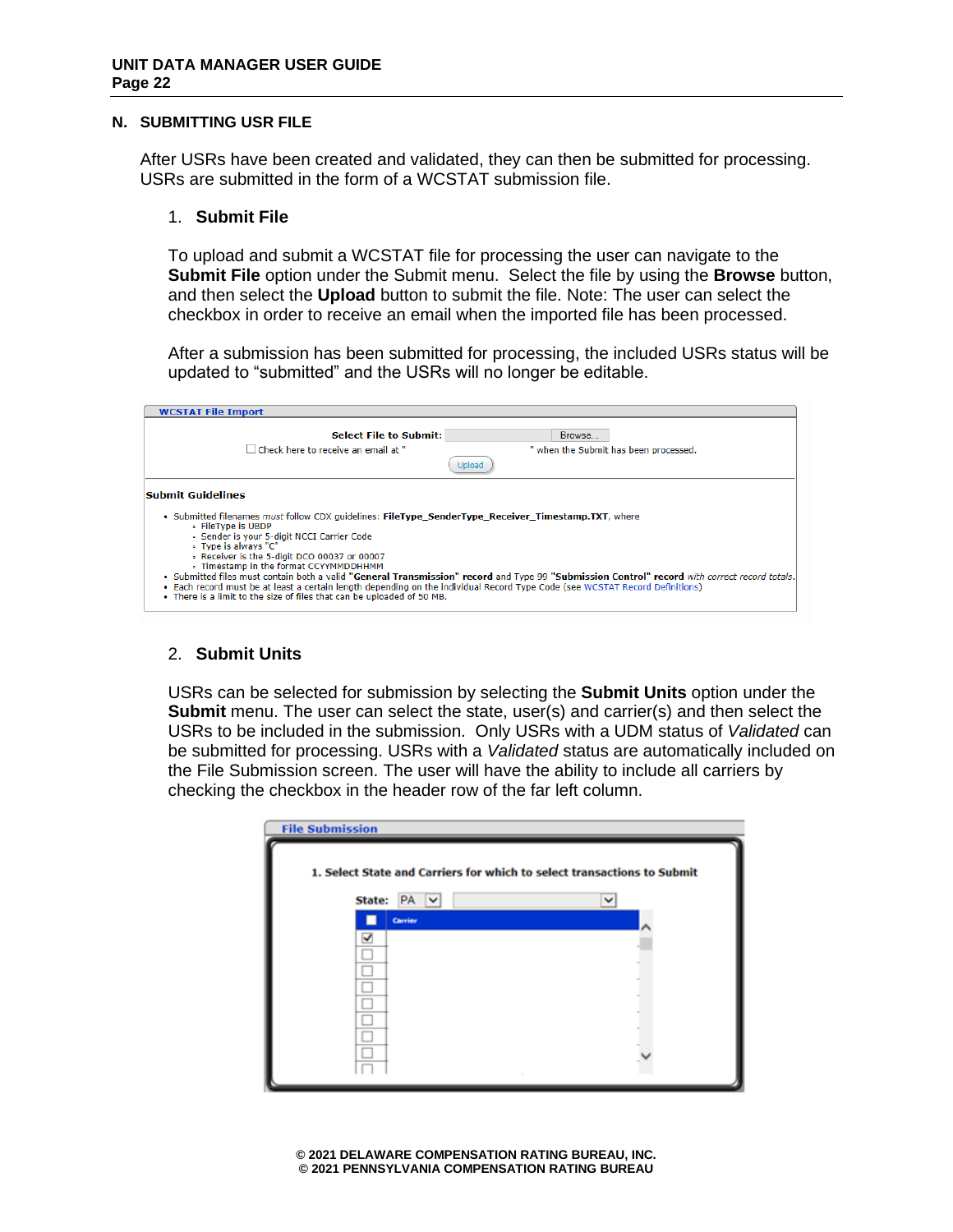The USRs to be included will be defaulted to include all USRs; users can uncheck any USRs they do not wish to submit. After selecting the USRs to include, verify the ETR information and select the **Submit** button. UDM will create and submit the file for processing.

| М | <b>Status</b> | Carrier                            | <b>Policy Nbr</b> | <b>Eff.Date</b> | Level | <b>WCCRIT</b>                                                   | <b>User</b> | View<br>Txun |
|---|---------------|------------------------------------|-------------------|-----------------|-------|-----------------------------------------------------------------|-------------|--------------|
| ✓ | Validated     | 00                                 | <b>TESTPOLICY</b> | $10/1/13$ 1-5   |       | Suspended                                                       |             |              |
| ◡ | Validated     | 00                                 | <b>TESTPOLICY</b> | $10/1/13$ 2-3   |       | Suspended                                                       |             | x            |
|   | Validated     | $00 -$                             | <b>TESTPOLICY</b> | $10/1/16$ 1     |       | Suspended                                                       |             | ٦            |
| и | Page 1        | of $1$ $\rightarrow$ $\rightarrow$ |                   |                 |       | Results per page:   20 V                                        |             |              |
|   |               | Fax:<br>Street:                    | 1 Demo Way        |                 |       |                                                                 |             |              |
|   |               | City:                              | Philadelphia      |                 |       |                                                                 |             |              |
|   |               | State:                             | PA v ZIP: 19103   |                 |       |                                                                 |             |              |
|   |               |                                    |                   |                 |       | CDX Filename will be: UBET 00037D 00037D 20180730103905 BGC.TXT |             |              |

Until the file is processed, the user will have the option to cancel processing by selecting the **Cancel** button on the Submissions screen.

## 3. **Prior Submits**

To view previously submitted WCSTAT files, a user can navigate to the Prior Submits screen and view the information associated with previously submitted files (if any exist).

| <b>Submitted Files</b>                                                                                                                                                                      |                  |                |             |                              |             |               |                              |      |                      |
|---------------------------------------------------------------------------------------------------------------------------------------------------------------------------------------------|------------------|----------------|-------------|------------------------------|-------------|---------------|------------------------------|------|----------------------|
|                                                                                                                                                                                             | <b>Timestamp</b> | <b>Carrier</b> |             |                              |             |               | <b>Status</b>                | User |                      |
| Export                                                                                                                                                                                      | <b>Since:</b>    |                | File        |                              | <b>View</b> | <b>A Tank</b> | v١                           |      | <b>Submit/Cancel</b> |
| <b>CA OUT</b>                                                                                                                                                                               | 7/24/18 14:04    | 99             | <b>UBEP</b> | C 00037_201807241346_CDX.TXT |             |               | 4 Submitted for Processing   |      | <b>X CANCEL</b>      |
| <b>CA</b> CRIT                                                                                                                                                                              | 7/24/18 13:16    | 99             | UBEP.       | C_00037_201807241247_CDX.TXT |             |               | 44 Submitted for Processing  |      | <b>X CANCEL</b>      |
| $\begin{array}{ c } \hline (79.5\,{\rm K}) \\ \hline (79.5\,{\rm K}) \\ \hline (79.5\,{\rm K}) \\ \hline (79.5\,{\rm K}) \\ \hline (79.5\,{\rm K}) \\ \hline \end{array}$<br><b>CALCRIT</b> | 7/24/18 13:15    | 99             | UBEP -      | C 00037 201807241245 CDX.TXT |             |               | 250 Submitted for Processing |      | <b>X CANCEL</b>      |
| <b>EA</b> CRIT                                                                                                                                                                              | 7/24/18 10:36    | 67             | UBEP_       | C_00037_201807241017_CDX.TXT |             |               | 54 Submitted for Processing  |      | X CANCEL             |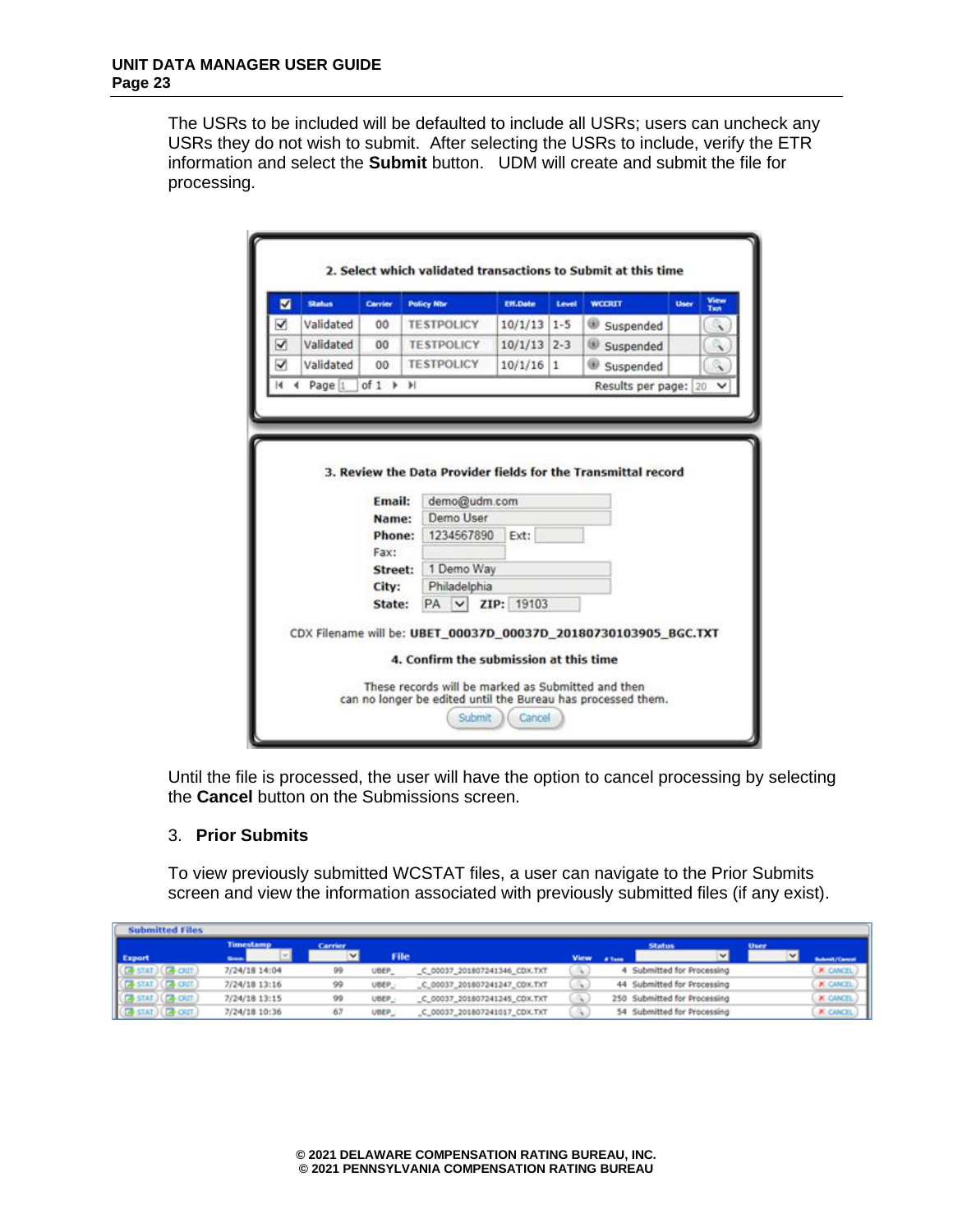If a user selects the view icon, UDM will display the USRs associated with the file and the processing information.

|        | 1 txns submitted in UBDT                                 |                |                  | 00007 201702081520 CDX.TXT |                 |                   |                            |      |          |                    |             |                |                                                                                                                            |      |   |                 |
|--------|----------------------------------------------------------|----------------|------------------|----------------------------|-----------------|-------------------|----------------------------|------|----------|--------------------|-------------|----------------|----------------------------------------------------------------------------------------------------------------------------|------|---|-----------------|
| Shake  | <b>Shiha</b>                                             | WOONET         | Carrier          | <b>Policy Number</b>       | <b>ER. Date</b> | <b>Innue Date</b> | Transaction                | View | File Nov | <b>WOSTAT Link</b> |             |                |                                                                                                                            |      |   |                 |
| D€     | <b>Submitted Accepted</b>                                |                |                  | test0exposure 4/1/15       |                 | 4/1/15            | $\circ$                    |      |          | E17331UF001560     |             |                |                                                                                                                            |      |   |                 |
|        | Sort by State, Carrier, Policy<br><b>Business Rules:</b> |                |                  |                            |                 |                   |                            |      |          |                    |             |                | Click on [+] to expand - grouped by State, Status, Review, Carrier, Policy Number, Effective Date, Issue Date, Transaction |      |   |                 |
|        |                                                          |                |                  |                            |                 |                   |                            |      |          |                    |             |                |                                                                                                                            |      |   |                 |
|        | <b>Submissions</b>                                       |                |                  |                            |                 |                   |                            |      |          |                    |             |                |                                                                                                                            |      |   |                 |
|        |                                                          |                | <b>Timestamp</b> |                            | <b>Carrier</b>  |                   |                            |      |          |                    |             |                | <b>Status</b>                                                                                                              | User |   |                 |
| Export |                                                          |                | Since:           |                            | w               | File              |                            |      |          |                    | <b>View</b> | <b>A Turns</b> | ▿                                                                                                                          |      | ▿ | Submit/Cancel   |
|        | $(A)$ STAT $)$ $(A)$ CAT $)$                             | <b>Gentili</b> | 11/27/17 12:27   |                            |                 | <b>UBDT.</b>      | 00007_201702081520_CDX.TXT |      |          |                    | a.          |                | 1 Submitted for Processing                                                                                                 |      |   | <b>X CANCEL</b> |

Until the file is processed, the user will have the option to cancel processing by selecting the **Cancel** button on the Submissions screen.

# **O. REPORTS**

- 1. **Processing Results**  Allows you to view WCSTAT and WCCRIT files by process date
- 2. **Top Critical Errors**  List of top critical errors for USRs by most recent process date.
- 3. **WCESTAT Stats**  View all error codes by processed month for the past year and allows for option to select individual carriers.
- 4. **Class Code Stats**  View all class codes by processed month for the past year and allows for option to select individual carriers
- 5. **Membership** Contact person information listed by carrier.

# **P. HELP**

## 1. **User Preferences**

To change user preferences, go to Help – Preferences. Here the user can adjust their settings for Search results, defaults, sidebar notes and also email reminders.

To turn sidebar notes off, uncheck the box next to Show Sidebar Notes. To reopen the sidebar notes that you previously marked as "Do not show again", click on Reset Hidden Sidebar Notes.